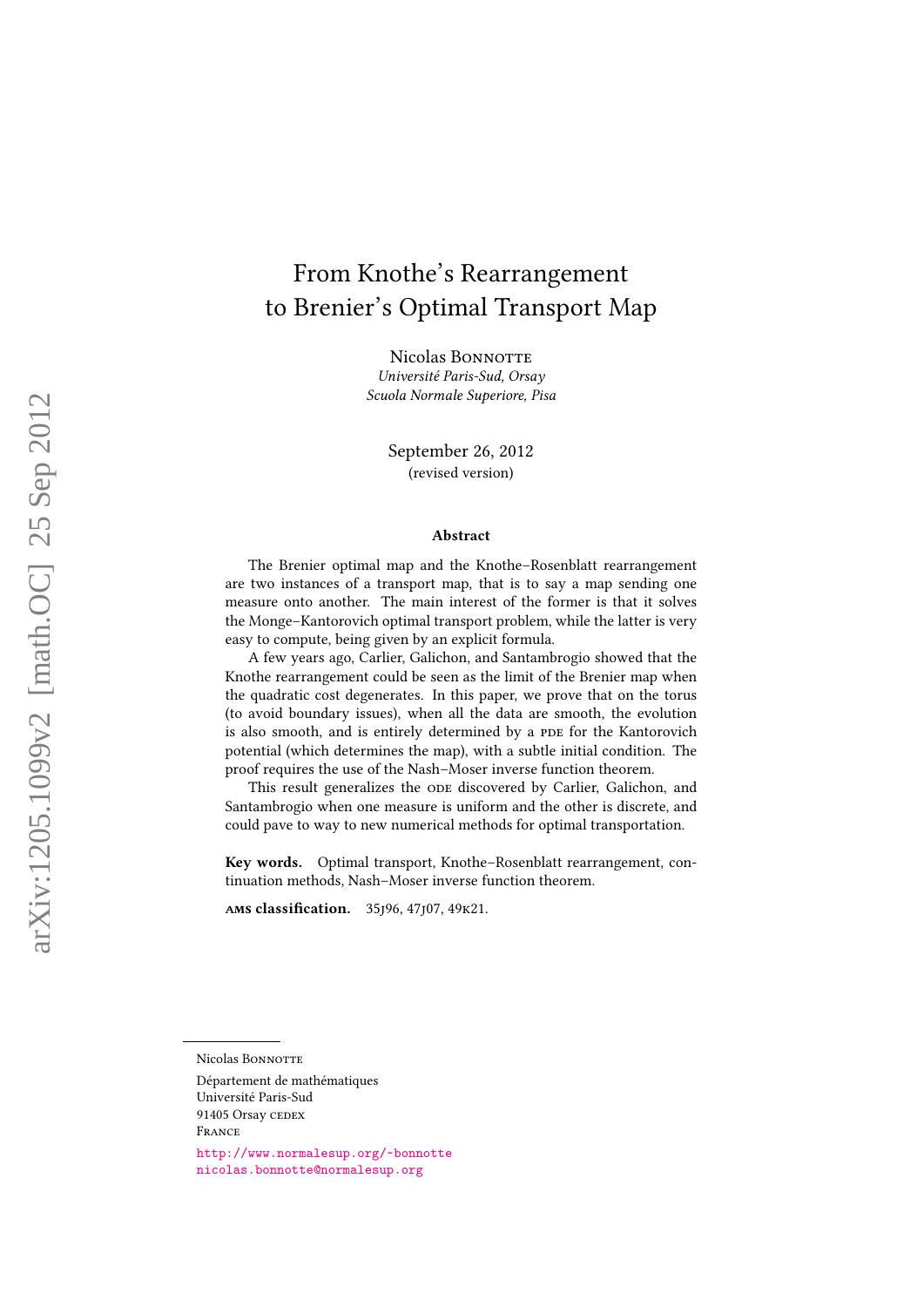#### 1 Introduction

Although optimal transport theory has far-reaching applications, in fields as diverse as continuum mechanics, statistics or image processing, its underlying problem is quite simple: how to send one probability measure onto another, while minimizing some cost of transportation? Let us denote by  $\mu$  and  $\nu$  those two measures, defined respectively on  $X$  and  $Y$ . They could for instance represent the respective distributions of some goods being produced, and the needs for them, and the problem would then be to determine how to organize the supply so that the total cost of transportation is as small as possible.

What we are looking for is a map  $T : X \rightarrow Y$  telling us where to send what is in x; but T will be suitable only if, for any measurable set  $A \subset Y$ , the goods sent by  $T$  in  $A$  match the needs of the same region, that is to say if  $\mu(T^{-1}(A)) =$  $\nu(A)$ . If this condition is satisfied,  $\nu$  is said to be the push-forward of  $\mu$  by T, and we write  $\nu = T \# \mu$ . Let us denote by  $c(x, y)$  the cost for going from x to y, then the total cost of transportation we want to minimize is

<span id="page-1-0"></span>
$$
\int_{X} c(x, T(x)) d\mu(x).
$$
 (1)

Notice however that an optimal map may well not exist, and worse, there might even be no map transporting  $\mu$  onto  $\nu$  at all, e.g. if  $\mu$  is discrete and  $\nu$  is uniform.

The problem of finding a map T minimizing [\(1\)](#page-1-0), and such that  $\nu = T\#\mu$ , was first studied by Monge  $[1]$  in the 18th century. In the 1940s, Kantorovich  $[2]$ introduced the following relaxation of Monge's problem: instead of sending all that is in x to a unique destination  $y = T(x)$ , he allowed some splitting. Any strategy for sending  $\mu$  onto  $\nu$  can then be represented by a measure  $\gamma$  on  $X \times Y$ , such that  $\gamma(A \times B)$  gives the share of the goods to be moved from A to B. A plan  $\gamma$  is suitable if it matches the production and the needs, i.e. if

$$
\gamma(A \times Y) = \mu(A), \qquad \gamma(X \times B) = \nu(B).
$$

<span id="page-1-1"></span>This simply means that  $\mu$  and  $\nu$  must be the marginals of  $\gamma$ . Let us denote by  $\Gamma(\mu, \nu)$  the set of all such suitable plans. The total cost of transportation with the plan  $\gamma$  is

$$
\int_{X \times Y} c(x, y) \mathrm{d}\gamma(x, y). \tag{2}
$$

The Monge–Kantorovich problem consists in finding  $\gamma \in \Gamma(\mu, \nu)$  minimizing [\(2\)](#page-1-1). It is indeed a relaxation of the Monge problem, since if  $T : X \rightarrow Y$  sends  $\mu$  onto  $\nu$ , then the push-forward  $\gamma := (\mathrm{id}, T) \# \mu$  of  $\mu$  by  $x \mapsto (x, T(x))$  is in  $\Gamma(\mu, \nu)$ , and the costs [\(1\)](#page-1-0) and [\(2\)](#page-1-1) are equal.

At the end of the 1980s, Brenier [\[3,](#page-27-2) [4\]](#page-28-0) discovered the optimal transport map for the Monge problem to exist as the gradient of a convex function and to be unique, at least when  $X = Y = \mathbb{R}^N$ , for the cost  $c(x, y) = \frac{1}{2}|x - y|^2$ , if  $\mu$  is absolutely continuous and if  $\mu$  and  $\nu$  have finite second order moments. His result was then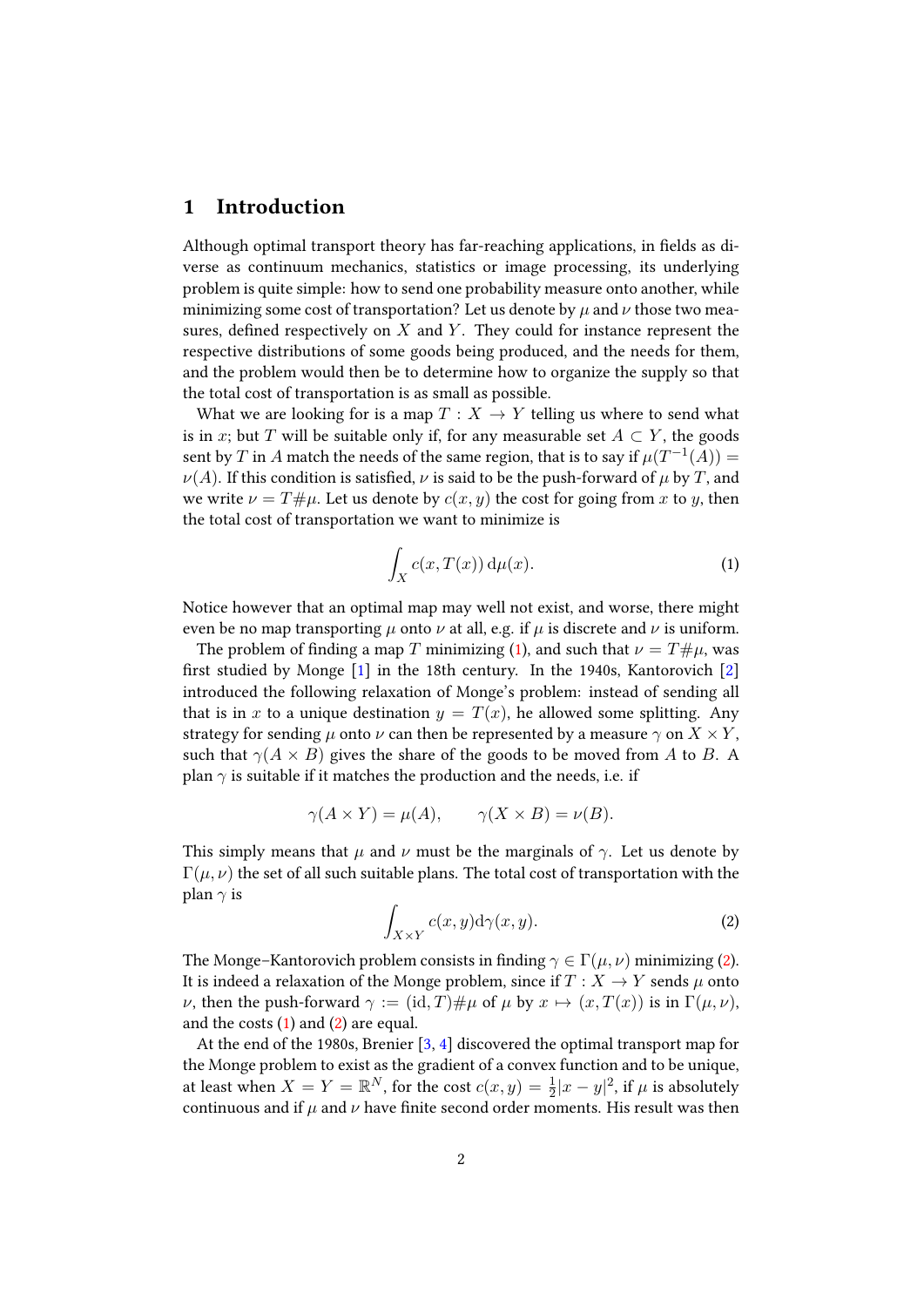extended to measures defined on the torus  $\mathbb{T}^N$  by Cordero-Erausquin [\[5\]](#page-28-1), or more generally on a Riemannian manifold by McCann [\[6\]](#page-28-2). While on  $\mathbb{R}^N$  the optimal map is  $T(x) = \nabla \varphi(x)$  with  $\varphi$  convex, on the torus  $\mathbb{T}^N$  the optimal map can be written as  $T(x) = x - \nabla \psi(x)$  with  $\psi : \mathbb{T}^N \to \mathbb{R}^N$  such that  $\varphi : x \mapsto \frac{1}{2}x^2 - \psi(x)$ defines a convex function on  $\mathbb{R}^N$ . More generally, on a Riemannian manifold  $T(x) = \exp_x(-\nabla \psi(x))$  for some map  $\psi$ , called the Kantorovich potential because it is linked to a dual formulation for the relaxed problem.

Being able to compute the optimal map T, or the underlying potential  $\psi$ , is obviously of huge interest. When the measures are discrete, if there is a solution to the Monge problem, it can be obtained for instance with the auction algorithm. In the continuous case, the solution is also easy to compute in dimension 1, for if  $\mu$  and  $\nu$  are absolutely continuous, and if F, G stand for their respective cumulative distributions, i.e.  $F(x) := \mu((-\infty, x])$  and  $G(y) := \nu((-\infty, y])$ , then the optimal transport map is  $T = G^{-1} \circ F$ .

Unfortunately when the dimension is  $N > 1$ , there is no such easy formula, and it is much more complicated to compute Brenier's map—although not impossible. Among the most notable methods, we could cite the one due to Benamou and Brenier [\[7\]](#page-28-3), relying on a dynamic formulation of the Monge–Kantorovich problem, in which one tries to minimize the average kinetic energy of the particles during their transportation. On the other hand, Angenent, Haker, and Tannenbaum [\[8\]](#page-28-4) proposed a steepest descent method, starting from a transport map (for instance, the Knothe–Rosenblatt rearrangement) and letting it evolve so as to reduce the associated transport cost. A couple of years later, Leoper and Rapetti [\[9\]](#page-28-5) used the characterization of the optimal transport map through the existence of a convex potential, to compute Brenier's map starting from any potential and, with a Newton algorithm, altering it so as to finally get the optimal potential.

Our hope here is that the results presented in this paper might lead to yet another approach for computing Brenier's map. Our starting point is a direct connexion, proved by Carlier, Galichon, and Santambrogio [\[10\]](#page-28-6) a few years ago but hinted beforehand by Brenier, between the optimal transport map and the Knothe–Rosenblatt rearrangement. This leads us to believe it might be possible to compute Brenier's map starting from the rearrangement (as in the paper by Angenent, Haker, and Tannenbaum [\[8\]](#page-28-4)), and then proceeding with a continuation method (as in the work by Loeper and Rapetti [\[9\]](#page-28-5)).

This so-called Knothe–Rosenblatt rearrangement, which is also built so as to send one measure onto another, was first introduced by Rosenblatt [\[11\]](#page-28-7) and Knothe  $[12]$ <sup>[1](#page-2-0)</sup>. It can be defined for absolutely continuous probability measures on  $\mathbb{R}^2$  or on  $\mathbb{T}^2 = \mathbb{R}^2/\mathbb{Z}^2$  (in higher dimension, the construction is analogous) as follows: To begin with, let us denote by f, g the densities of  $\mu$ ,  $\nu$ . Then, take the

<span id="page-2-0"></span><sup>&</sup>lt;sup>1</sup>Interestingly, Knothe used this rearrangement to prove the isoperimetric inequality, for which it is well suited. . . but in fact not as much as Brenier's map, which Figalli, Maggi, and Pratelli [\[13\]](#page-28-9) used more recently to prove sharp isoperimetric inequalities.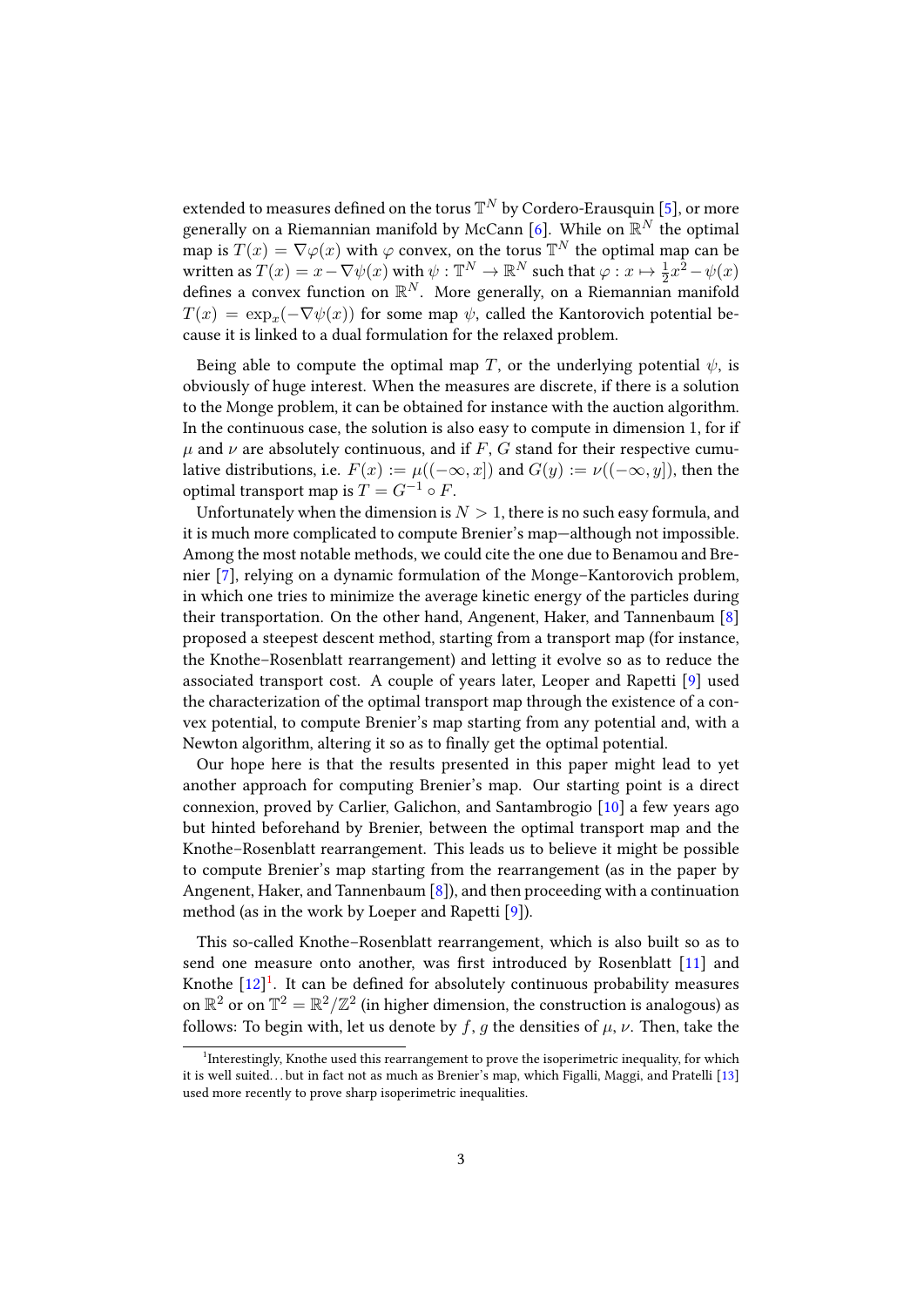first marginals, which we denote by  $\mu^1$ and  $\nu^1$ ; their respective densities are

$$
f^1(x_1) = \int f(x_1, x_2) dx_2
$$
 and  $g^1(y_1) = \int g(y_1, y_2) dy_2$ .

Define  $R^1$  as the optimal transport map between  $\mu^1$  and  $\nu^1$ . Next, consider the disintegration of  $\mu$  and  $\nu$  with respect to  $\mu^1$  and  $\nu^1$ , that is to say the two family of probabilities measures  $\{\mu_{x_1}^2\}$  and  $\{\nu_{y_1}^2\}$  such that the densities of  $\mu_{x_1}^2$  and  $\nu_{y_1}^2$ are

$$
f_{x_1}^2(x_2) = \frac{f(x_1, x_2)}{f^1(x_1)}
$$
 and  $g_{y_1}^2(y_2) = \frac{g(y_1, y_2)}{g^1(y_1)}$ .

For any  $x_1$  let  $R^2(x_1, \cdot)$  be the optimal transport map between  $\mu_{x_1}^2$  and  $\nu_{R^1(x_1)}^2.$ Then the rearrangement is  $R(x_1, x_2) := (R^1(x_1), R^2(x_1, x_2))$ . It is not difficult to check that it sends  $\mu$  onto  $\nu$ .

What Carlier, Galichon and Santambrogio proved is that, if in Monge's problem the cost is, for instance, replaced with

$$
c_t(x,y) = \frac{1}{2} \sum_{k=1}^d t^{k-1} |x_k - y_k|^2,
$$

then, when the two measures are absolutely continuous, as  $t$  goes to 0, the corresponding optimal transport maps  $T_t$  converge in  $L^2$  to the rearrangement R. When the initial measure  $\mu$  is uniform and the final measure  $\nu$  is discrete,  $\nu = \sum a_i \delta_{y_i}$ , they could also establish an one governing the evolution of the Kantorovich potential  $\psi_t$ , at least when the first coordinates of the  $y_i$  are distinct.

Thus, the following questions arise: in the continuous case, is it also possible to find a differential equation satisfied by  $\psi_t$ ? and if the answer is yes, is there uniqueness, that is to say, given the proper initial condition for  $t = 0$ , is  $\psi_t$ the only solution to this equation? As we are going to see, the answer to both question is positive, at least, to discard boundary issues, on the torus. More precisely, we have the following:

**Theorem.** Let  $A_t$  be the  $(1, t, \ldots, t^{N-1})$  diagonal matrix, and  $\mu, \nu$  two probability measures on  $\mathbb{T}^N = \mathbb{R}^N/\mathbb{Z}^N$  with smooth, strictly positive densities  $f, g$ . The optimal transport map for the cost

<span id="page-3-0"></span>
$$
c_t(x,y) = \frac{1}{2} \sum_{k=1}^{N} t^{k-1} d(x_k, y_k)^2,
$$

d standing for the usual distance on  $\mathbb{T}^1$ , is then  $T_t(x) = x - A_t^{-1} \nabla \psi_t(x)$ , where the Kantorovich potential  $\psi_t$  is chosen so that  $\int \psi_t = 0$ . The map  $t \mapsto \psi_t$  is smooth from  $(0, +\infty)$  to  $\mathscr{C}^{\infty}(\mathbb{T}^{N})$ , with  $A_{t} - D^{2}\psi_{t} > 0$  at all times, and satifies

$$
\operatorname{div}\left(f\left[I - A_t^{-1}D^2\psi_t\right]^{-1}\left(A_t^{-1}\nabla\psi_t - A_t^{-1}\dot{A}_tA_t^{-1}\nabla\psi_t\right)\right) = 0. \tag{3}
$$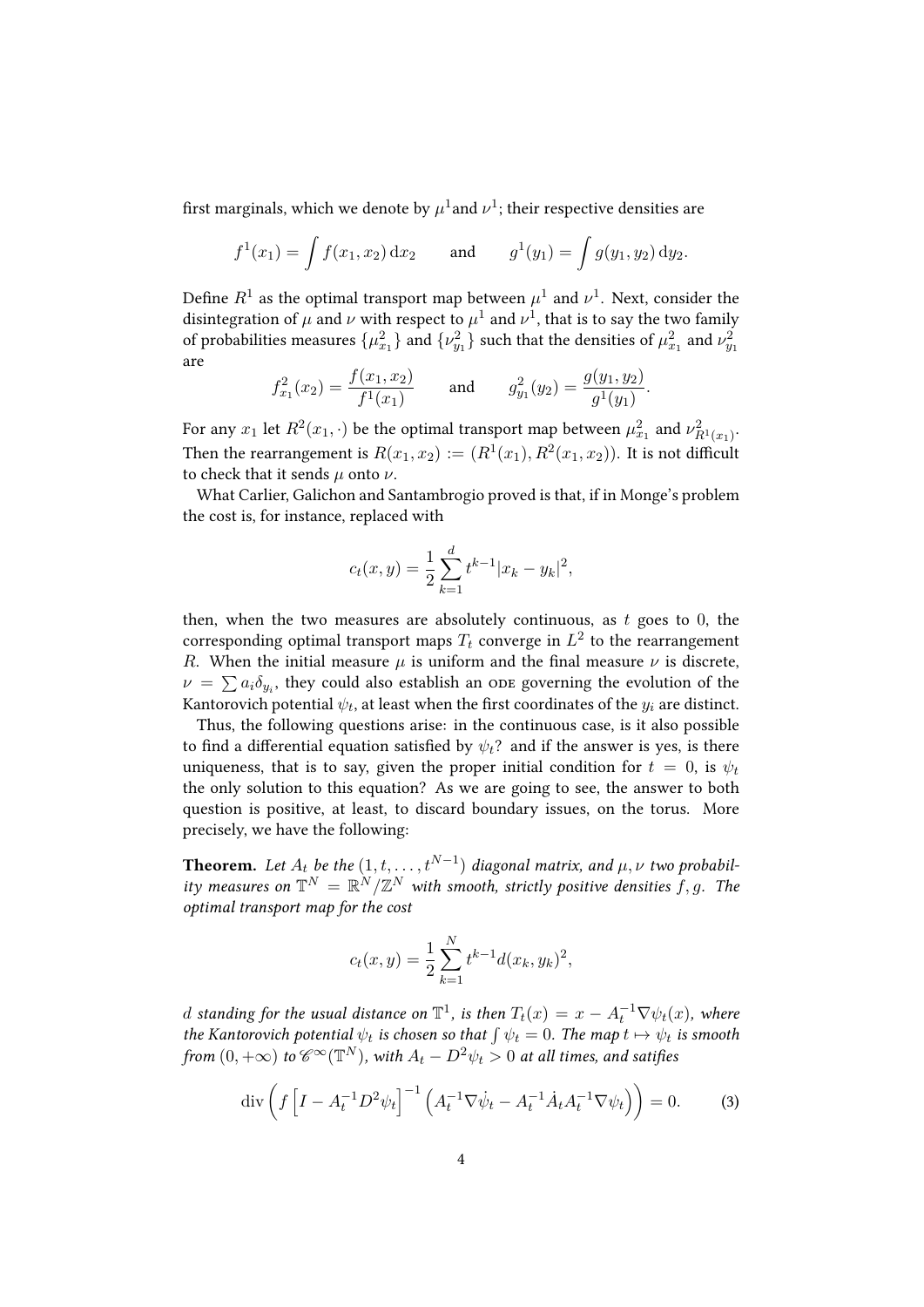Moreover,  $\psi_t$  is the unique solution of [\(3\)](#page-3-0) such that, if we write for  $t\neq 0$ ,

$$
\psi_t(x_1,\ldots,x_N)=\psi_t^1(x_1)+t\psi_t^2(x_1,x_2)+\ldots+t^{N-1}\psi_t^N(x_1,\ldots,x_N),\quad (4)
$$

with

<span id="page-4-0"></span>
$$
\forall x_1, \ldots, x_{k-1}, \qquad \int \psi_t^k(x_1, \ldots, x_{k-1}, z) \, \mathrm{d}z = 0,
$$

then  $t \mapsto (\psi^1_t, \dots, \psi^N_t)$  is  $\mathscr C^2$  on  $[0, \infty)$ , and the Knothe–Rosenblatt rearrangement  $R = (R^1, \ldots, R^N)$  is given by

$$
R^k(x_1,\ldots,x_k)=x_k-\partial_k\psi_0^k(x_1,\ldots,x_k).
$$

The first point is obtained by noticing that, at least when  $t$  stays away from  $0$ ,  $\psi_t$  is the unique solution to a Monge–Ampère equation  $\mathcal{F}(A_t, \psi_t) = 0$ , where

$$
\mathcal{F}(A, u)(x) := f(x) - g\left(x - A^{-1} \nabla u(x)\right) \det \left(I - A^{-1} D^2 u(x)\right),
$$

is defined on a proper subset of  $\mathscr{S}^{++}_N\times \mathscr{C}^2(\mathbb{T}^N)$ , and then proving that we can apply the implicit function theorem. As it is well-known, the invertibility of the differential  $D_u \mathcal{F}$  in  $(A_t, \psi_t)$  is equivalent to the existence and uniqueness of the solution to a strictly elliptic equation, so the argument is rather straightforward.

For small times, because of the degeneracy of  $A_t$ , we need the decomposition [\(4\)](#page-4-0), which leads us to introduce another operator, namely:

$$
\mathcal{G}(t, u^1, u^2, \dots, u^N) := \mathcal{F}\left(A_t, \sum t^{k-1} u^k\right),
$$

defined on a good subset of  $[0,+\infty)\times \mathscr{C}^2(\mathbb{T}^1)\times \mathscr{C}^2(\mathbb{T}^2)\times \cdots \times \mathscr{C}^2(\mathbb{T}^N)$ , in such a way that  $(\psi^1_t, \dots, \psi^N_t)$  is the only  $(u^1, \dots, u^N)$  such that  $\mathcal{G}(t, u^1, \dots, u^N) = 0.$ Unfortunately, a loss of regularity for the solutions  $(v^1,\ldots,v^N)$  of the equation

$$
D_u \mathcal{G}(t, \psi^1, \dots, \psi^N)(v^1, \dots, v^N) = q
$$

prevents us from applying the implicit function theorem once more. We circumvent this difficulty by using the smoothness of the Kantorovich potential  $\psi_t$ , which allows us to define  $\mathcal G$  on a subset of  $[0,+\infty)\times{\mathscr{C}^\infty}(\mathbb{T}^1)\times\cdots\times{\mathscr{C}^\infty}(\mathbb{T}^N),$ so that to have an infinite source of regularity, and then use the Nash–Moser version of the implicit function theorem.

We do not know if there is an equivalent result on  $\mathbb{R}^N$ . To be able to construct the Knothe rearrangement, compactness is required, but in  $\mathbb{R}^N$  this comes with a boundary. The problem is that the rearrangement is more easily contented with sets whose shapes are somewhat compatible with the axes, e.g. the square, but known regularity results for Brenier's map fail to apply in that kind of setting.

Acknowledgements This work is part of a php thesis supervised by Luigi Ambrosio (sns, Pisa) and Filippo Santambrogio (Univ. Paris–Sud), whom the author would like to thank warmly for their advice and strong support. Financial support is provided in part by a "Vinci" grant from the Franco–Italian University. Much of this paper is also the result of an extended stay in Pisa in Fall 2011, which was made possible thanks to the ens–sns exchange program.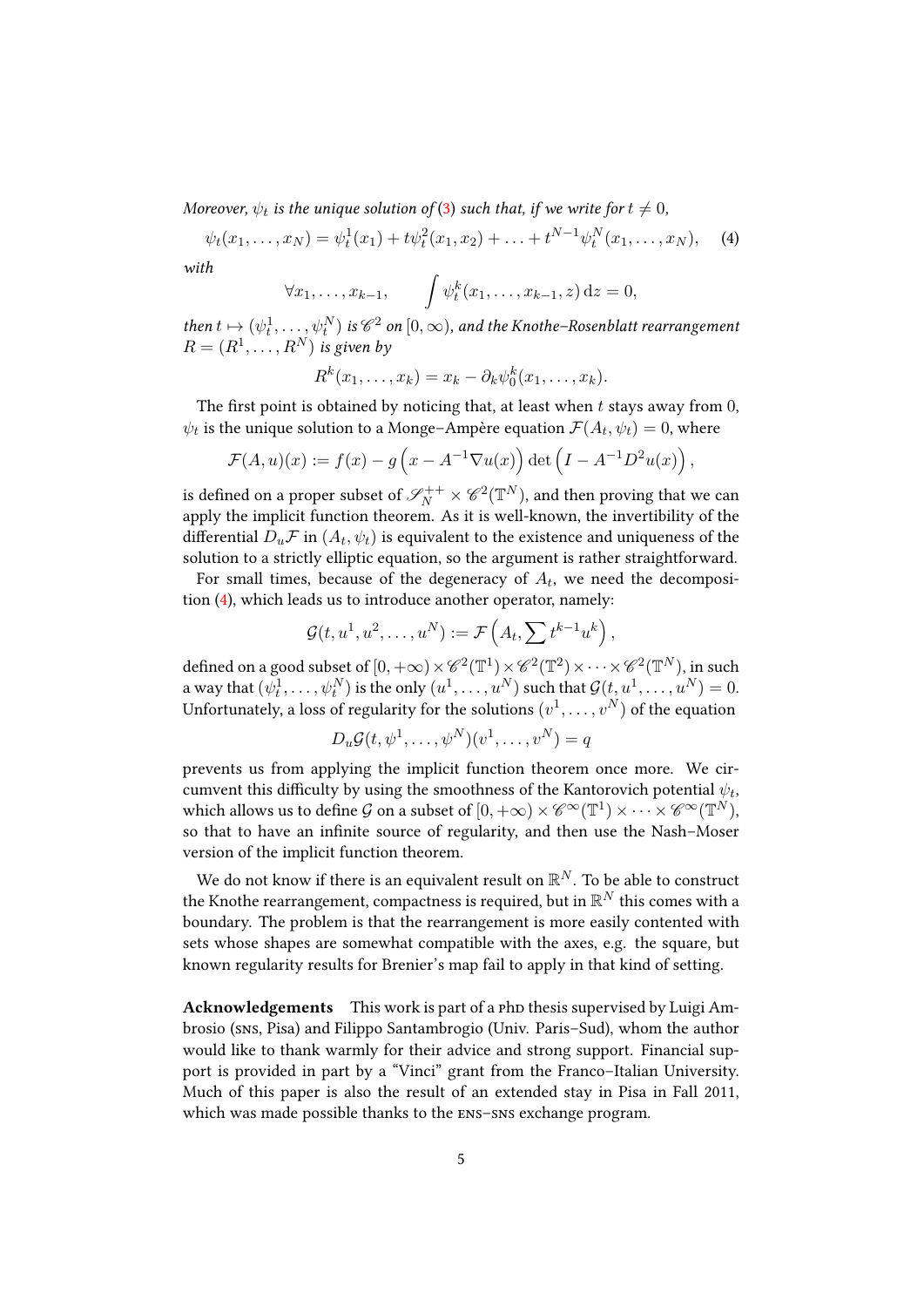#### 2 General quadratic costs on the torus

Given two probability measures  $\mu$ ,  $\nu$  on the torus  $\mathbb{T}^N = \mathbb{R}^N/\mathbb{Z}^N$ , we want to study the evolution with  $t$  of the optimal transport map for the cost

<span id="page-5-1"></span>
$$
c_t(x,y) = \frac{1}{2} \sum_{k=1}^{N} \left( \prod_{i < k} \lambda_i(t) \right) d(x_k, y_k)^2,\tag{5}
$$

where  $d: \mathbb{T}^1 \times \mathbb{T}^1 \to [0, +\infty)$  is the usual distance on  $\mathbb{T}^1$ , the  $\lambda_i: \mathbb{R} \to [0, +\infty)$ are smooth and such that  $\lambda_i(t) = 0$  if and only if  $t = 0$ . For  $t > 0$ , this is a kind of quadratic cost on the torus. Notice that, more generally, we can define a cost given any positive-definite symmetric matrix  $A \in \mathscr{S}_{N}^{++}$  as follow: first, consider  $\tilde{c}:\mathbb{R}^N\times\mathbb{\bar R}^N\to[0,+\infty)$  defined by

$$
\tilde{c}(x,y)^2:=\inf_{k\in\mathbb{Z}^N}\frac{1}{2}A(x-y-k)^2,
$$

where  $Az^2$  is a convenient shorthand for  $\langle Az, z \rangle$ , and then take the induced map  $c: \mathbb{T}^N\times \mathbb{T}^N\to [0,+\infty).$  This is equivalent to changing the usual metric on  $\mathbb{T}^N$ with the one induced by  $A$  in the canonical set of coordinates, and then taking half the resulting squared distance as the cost.

An interesting property of such a cost  $c$  is that in this case the so-called  $c$ transform of a function  $u$  :  $\mathbb{T}^N \to \mathbb{R}$  is strongly connected to the Legendre transform (for the scalar product induced by A) of  $x \mapsto \frac{1}{2}Ax^2 - u(x)$ , defined on  $\mathbb{R}^N$  (we then see u as a periodic function on  $\mathbb{R}^N$ ). Let us recall that the ctransform of  $u$  is the map  $u^c: \mathbb{T}^N \to \mathbb{R}$  defined by

$$
u^{c}(y) = \inf_{x \in \mathbb{T}^{N}} \{c(x, y) - u(x)\}.
$$

This is interesting, because McCann [\[6\]](#page-28-2) showed that, under suitable assumptions, the optimal transport map  $T$  can be written as  $T(x) = \exp_x(-\nabla \psi(x))$ , for some function  $\psi$  such that  $\psi^{cc} = \psi$ . A map u such that  $u^{cc} = u$  is called c-concave.

<span id="page-5-0"></span>**Lemma 1.** A function  $u : \mathbb{T}^N \to \mathbb{R}$  is c-concave if and only if

$$
v: \left\{ \begin{array}{ccc} \mathbb{R}^N & \to & \mathbb{R} \\ x & \mapsto & \frac{1}{2}Ax^2 - u(x) \end{array} \right.
$$

is convex and lower semi-continuous. If  $u$  is  $\mathscr{C}^2$  and such that  $A - D^2 u > 0$ , then  $x\mapsto x-A^{-1}\nabla u(x)$  induces a diffeomorphism  $\mathbb{T}^N\to\mathbb{T}^N.$ 

*Proof.* If  $u$  is  $c$ -concave, then  $v$  is convex and lower semi-continuous, for it can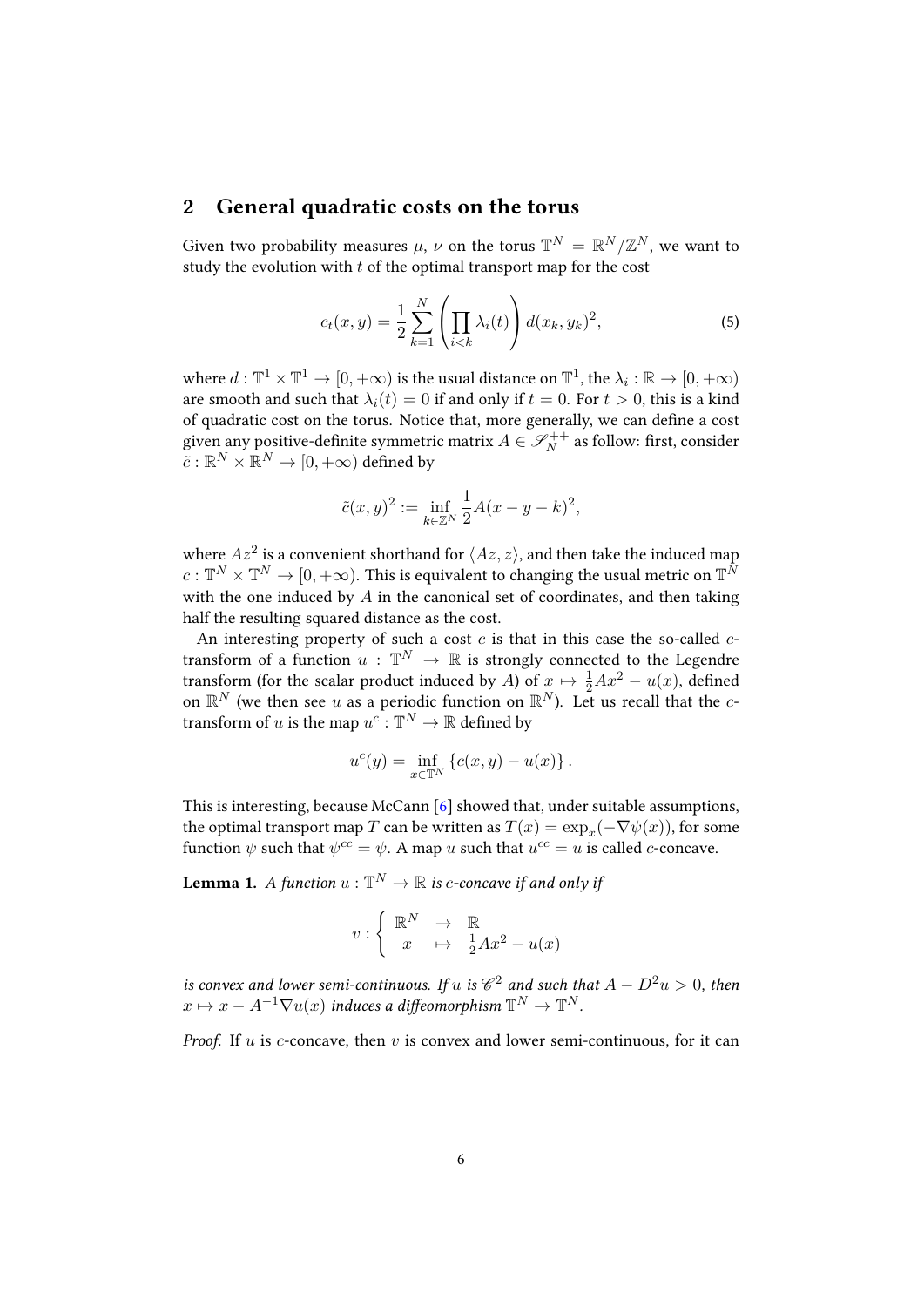be written as a Legendre transform:

$$
v(x) = \frac{1}{2}Ax^{2} - u^{cc}(x)
$$
  
=  $\frac{1}{2}Ax^{2} - \inf_{y \in \mathbb{T}^{N}} \{c(x, y) - u^{c}(y)\}$   
=  $\sup_{y \in \mathbb{R}^{N}} \left\{ \frac{1}{2}Ax^{2} - \tilde{c}(x, y) + u^{c}(y) \right\}$   
=  $\sup_{y \in \mathbb{R}^{N}} \sup_{k \in \mathbb{Z}^{2}} \left\{ \frac{1}{2}Ax^{2} - \frac{1}{2}A(x - y - k)^{2} + u^{c}(y) \right\}$   
=  $\sup_{y \in \mathbb{R}^{N}} \left\{ \langle Ax, y \rangle - \left[ \frac{1}{2}Ay^{2} - u^{c}(y) \right] \right\}.$ 

Conversely, if  $v$  is convex and lower semi-continuous, then it is equal to its double -Legendre transform:

$$
v(x) = \sup_{y \in \mathbb{R}^N} \left\{ \langle Ax, y \rangle - \sup_{z \in \mathbb{R}^N} \left[ \langle Az, y \rangle - v(z) \right] \right\}.
$$

Therefore,

$$
u(x) = \frac{1}{2}Ax^{2} - \sup_{y \in \mathbb{R}^{N}} \left\{ \langle Ax, y \rangle - \sup_{z \in \mathbb{R}^{2}} \left[ \langle Az, y \rangle - v(z) \right] \right\}
$$
  
= 
$$
\inf_{y \in \mathbb{R}^{N}} \left\{ \frac{1}{2}A(x - y)^{2} - \frac{1}{2}Ay^{2} + \sup_{z \in \mathbb{R}^{2}} \left[ \langle Az, y \rangle - v(z) \right] \right\}
$$
  
= 
$$
\inf_{y \in \mathbb{R}^{N}} \left\{ \frac{1}{2}A(x - y)^{2} - \inf_{z \in \mathbb{R}^{2}} \left[ \frac{1}{2}A(y - z)^{2} - u(z) \right] \right\},
$$

that is to say  $u(x) = u^{cc}(x)$ .

If  $u$  is  $\mathscr C^2$  and such that  $A-D^2u>0,$  then by compactness  $A-D^2u\geq \varepsilon I$  for some  $\varepsilon > 0$ . Thus,  $v$  being convex with a super-linear growth,  $\nabla v : \mathbb{R}^N \to \mathbb{R}^N$ is a diffeomorphism, and so is the map  $T : x \mapsto x - A^{-1} \nabla u(x)$ . Notice that, if  $k \in \mathbb{Z}^N$ , then  $T(x + k) = T(x) + k$ , therefore T induces a diffeomorphism  $\mathbb{T}^N \to \mathbb{T}^N$ .  $\Box$ 

In the next proposition, we start from the existence and uniqueness of the Kantorovich potential for such a generalized cost (this comes from McCann [\[6\]](#page-28-2)), and then apply the results of Caffarelli  $[14]$  to get its smoothness, in the exact same way as Cordero-Erausquin [\[5\]](#page-28-1) did. More general results regarding the regularity of the potential, and thus, of the optimal transport map, on arbirary products of spheres have been recently obtained by Figalli, Kim, and McCann [\[15\]](#page-28-11).

<span id="page-6-0"></span>**Proposition 2.** Let  $\mu$  and  $\nu$  be two probability measures on  $\mathbb{T}^N$  with smooth, strictly positive densities, and let  $c$  be the quadratic cost on  $\mathbb{T}^N\times\mathbb{T}^N$  induced by a definite-positive symmetric matrix  $A$ .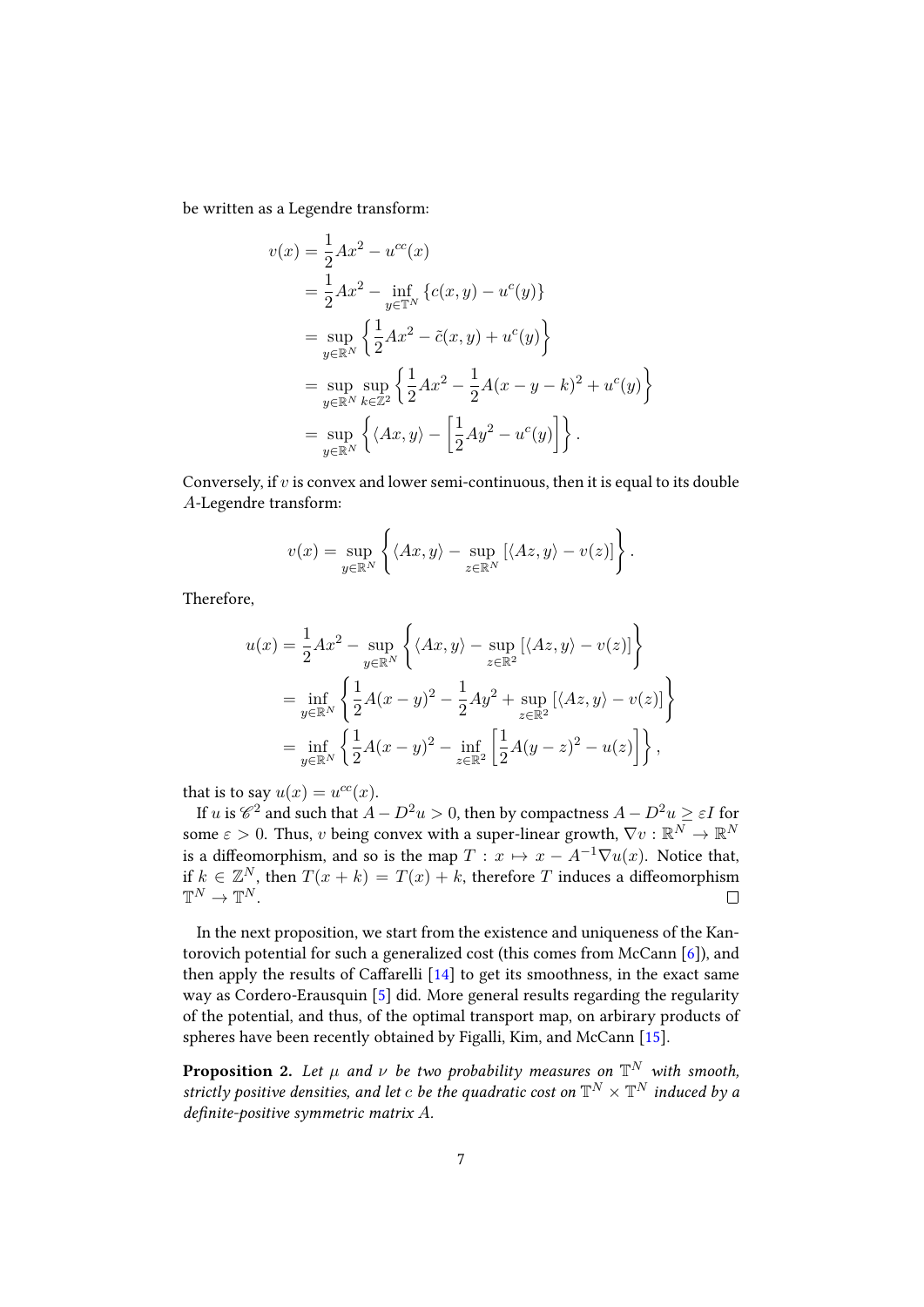Then there is a unique c-concave function  $\psi : \mathbb{T}^N \to \mathbb{R}$  with  $\int \psi = 0$  such that  $T: \mathbb{T}^N \to \mathbb{T}^N$  defined by  $T(x) := x - A^{-1} \nabla \psi(x)$  sends  $\mu$  onto  $\nu.$ 

The function  $\psi$  is a Kantorovich potential, it is smooth, and the application  $\varphi$ :  $x\mapsto \frac{1}{2}Ax^2-\psi(x)$  is a smooth, strictly convex function on  $\mathbb{R}^N.$ 

The transport map  $T$  is optimal for the cost  $c$ . There is no other optimal transport plan but the one it induces.

Of course in this proposition, instead of  $T(x) := x - A^{-1} \nabla \psi(x)$  we should have written  $T(x) = x - \pi(A^{-1} \nabla \psi(x))$ , where  $\pi : \mathbb{R}^N \to \mathbb{T}^N$  is the usual projection.

*Proof.* Let us denote by  $\nabla_A$  the gradient for the metric induced by A. Then ac-cording to McCann [\[6\]](#page-28-2), there is a Lipschitz function  $\psi : \mathbb{T}^N \to \mathbb{R}$  that is cconcave and such that  $T : x \mapsto \exp_x[-\nabla_A \psi(x)]$  pushes  $\mu$  forward to  $\nu$ . It is uniquely defined if the condition  $\int \psi(x) dx = 0$  is added, and moreover it is optimal for the Monge–Kantorovich problem. Notice that here on the torus,  $\exp_x[-\nabla_A \psi(x)] = x - A^{-1} \nabla \psi(x).$ 

For any  $x\in \mathbb{R}^N$ , let  $\varphi(x):=\frac{1}{2}Ax^2-\psi(x).$  Then  $T(x)=A^{-1}\nabla\varphi(x)$  sends  $\mu$  onto  $\nu$ , seen as periodic measures on  $\mathbb{R}^N$ . Moreover, according to Lemma [1,](#page-5-0)  $\varphi$  is a convex function. Now, let V be a open, convex subset of  $\mathbb{R}^N$ , and define  $U = (\nabla \varphi)^{-1}(V)$ ; then  $\nabla \varphi$  sends  $\mu|_U$  onto  $A \# \nu|_V$ , and both measures are still absolutely continuous with smooth, bounded, strictly positive densities. There-fore we are entitled to apply the results of Caffarelli [\[14\]](#page-28-10), and thus we get that  $\varphi$ is strictly convex and smooth on U. As U is arbitrary,  $\varphi$  is strictly convex and smooth on  $\mathbb{R}^N$ . Thus,  $\psi$  is also smooth, and  $T$  is a diffeomorphism.  $\Box$ 

# <span id="page-7-1"></span>3 PDE satisfied for positive times

Let  $\mu$  and  $\nu$  be two probability measures on  $\mathbb{T}^N$  with smooth, strictly positive densities f and g. According to Proposition [2,](#page-6-0) for any  $A \in \mathscr{S}_N^{++}$ , we have a smooth Kantorovich potential  $\Psi_A : \mathbb{T}^N \to \mathbb{R}$ . What can we say of the regularity of  $\Psi : A \mapsto \Psi_A$ ?

As  $x \mapsto x - A^{-1} \nabla \Psi_A(x)$  sends  $\mu$  onto  $\nu$ , the following Monge–Ampère equation is satisfied:

$$
f(x) = g\left(x - A^{-1}\nabla\Psi_A(x)\right) \det\left(I - A^{-1}D^2\Psi_A\right).
$$

For  $u \in \mathscr{C}^2(\mathbb{T}^N)$  such that  $A - D^2u > 0$  and  $\int u = 0$ , we set

$$
\mathcal{F}(A, u) = f - g \left( id - A^{-1} \nabla u \right) det \left( I - A^{-1} D^2 u \right).
$$

Thanks to the characterization of  $c$ -concave functions from Lemma [1,](#page-5-0) and to Proposition [2,](#page-6-0) we have

<span id="page-7-0"></span>**Lemma 3.** For any  $u \in \mathscr{C}^2(\mathbb{T}^N)$  such that  $A - D^2u > 0$  and  $\int u = 0$ , we have  $\mathcal{F}(A, u) = 0$  if and only if  $u = \Psi_A$ .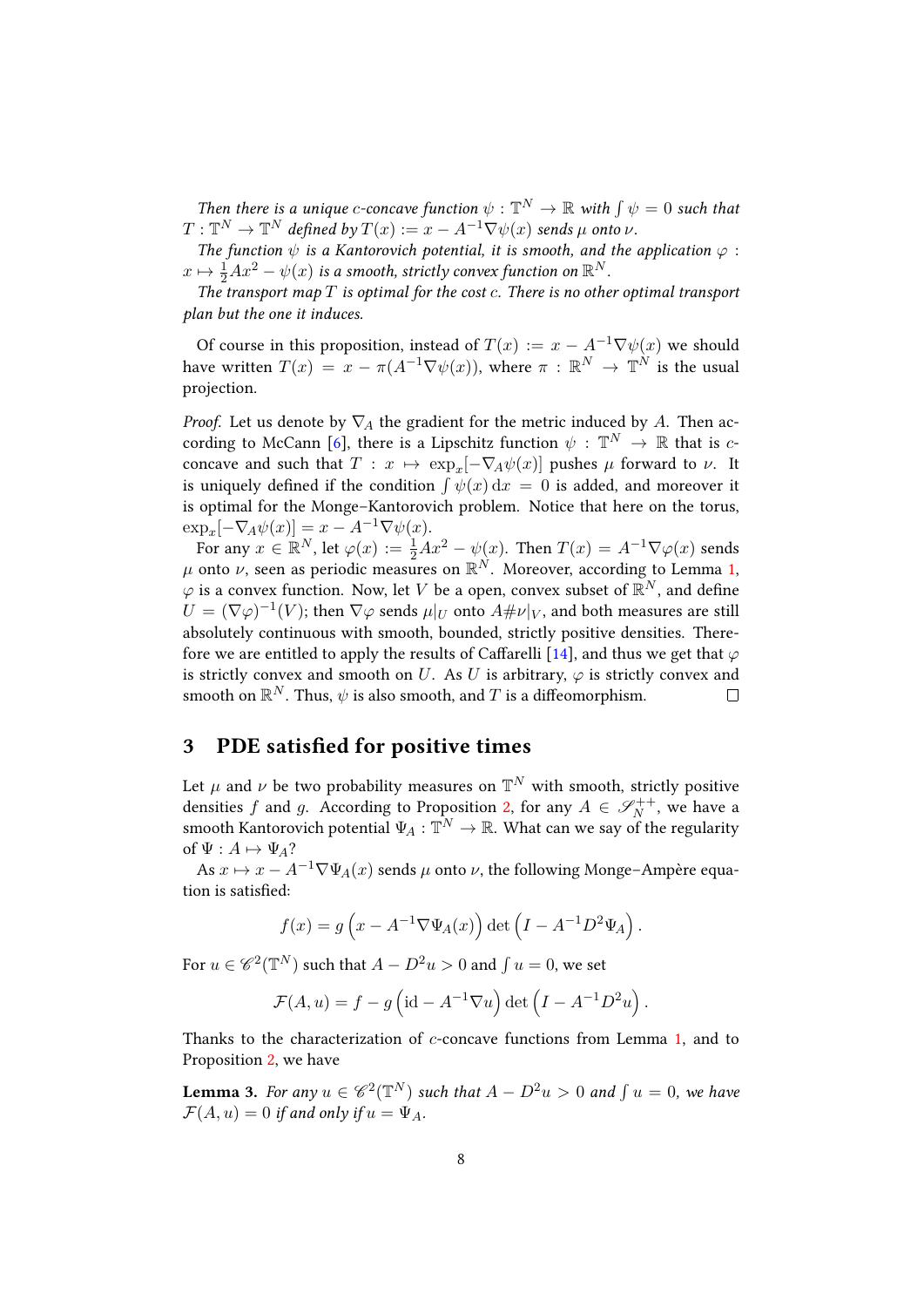We are now going to prove that we can apply the implicit function theorem.

In the following, for any function space X we denote with a  $\diamond$  subscript the space formed by the elements of  $X$  having a zero mean value, e.g.  $\mathscr{C}^2_\diamond$  is the space of all  $u \in \mathscr{C}^2$  such that  $\int u = 0$ .

<span id="page-8-2"></span>**Lemma 4.** The operator F is smooth. For any  $A \in \mathscr{S}_{N}^{++}$ , if  $u \in \mathscr{C}_{\diamond}^{2}(\mathbb{T}^{N})$  is such that  $A - D^2u > 0$ , if  $v \in \mathscr{C}_\diamond^2(\mathbb{T}^2)$ , then

$$
D_u \mathcal{F}(A, u)v = \text{div}\left((f - \mathcal{F}(A, u))\left[A - D^2 u\right]^{-1} \nabla v\right)
$$
  
= 
$$
\frac{1}{\det A} \text{div}\left(g\left(\text{id} - A^{-1} \nabla u\right)\left[\text{Co}\left(A - D^2 u\right)\right]^{\text{T}} \nabla v\right).
$$

We denote by  $M<sup>T</sup>$  the transposed matrix of M, and by  $Co(M)$  its comatrix, that is to say the matrix formed by the cofactors.

*Proof.* The smoothness of  $\mathcal F$  is obvious. By substitution, for any  $\xi \in \mathscr C^\infty$ ,

$$
\int \xi \left( x - A^{-1} \nabla u(x) \right) [f(x) - \mathcal{F}(A, u)(x)] dx = \int \xi(y) g(y) dy.
$$

Therefore, if we conveniently set  $T_A u(x) := x - A^{-1} \nabla u(x)$  and differentiate the previous equation with respect to  $u$  along the direction  $v$ , we get

$$
-\int \left\langle \nabla \xi(T_A u), A^{-1} \nabla v \right\rangle (f - \mathcal{F}(A, u)) - \int \xi(T_A u) D_u \mathcal{F}(A, u) v = 0.
$$

Since  $\nabla[\xi \circ T_A u] = [DT_A u]^T \nabla \xi(T_A u)$ , we have

$$
\langle \nabla \xi(T_A u), A^{-1} \nabla v \rangle = \langle \nabla [\xi \circ T_A u], [DT_A u]^{-1} A^{-1} \nabla v \rangle
$$
  
= 
$$
\langle \nabla [\xi \circ T_A u], [I - A^{-1} D^2 u]^{-1} A^{-1} \nabla v \rangle,
$$

and this yields

$$
\int \xi(T_A u) D_u \mathcal{F}(A, \psi_A) v
$$
  
= 
$$
\int \xi(T_A u) \operatorname{div} \left( (f - \mathcal{F}(A, u)) [I - A^{-1} D^2 u]^{-1} A^{-1} \nabla v \right),
$$

and thus, since  $\xi \circ T_A u$  is arbitrary, we get the first equality. Then, we can easily obtain the second expression using the formula  $M^{-1} = [\text{Co }M]^T / \det(M)$ .  $\Box$ 

<span id="page-8-1"></span>**Lemma 5.** Let  $\varepsilon > 0$  and  $A \in \mathscr{S}_{N}^{++}$ . If  $u \in \mathscr{C}_{\diamond}^{2}(\mathbb{T}^{N})$  is such that

$$
A - D^2 u > \varepsilon (\det A)^{\frac{1}{N-1}} I,
$$

then for any  $q\in [H^1_\diamond(\mathbb{T}^N)]^*$ , there is a unique  $v\in H^1_\diamond(\mathbb{T}^N)$  such that

<span id="page-8-0"></span>
$$
D_u \mathcal{F}(A, u)v = q. \tag{6}
$$

Moreover,  $||v||_{H^1} \leq C_{\varepsilon} ||q||_{(H^1_{\diamond})^*}.$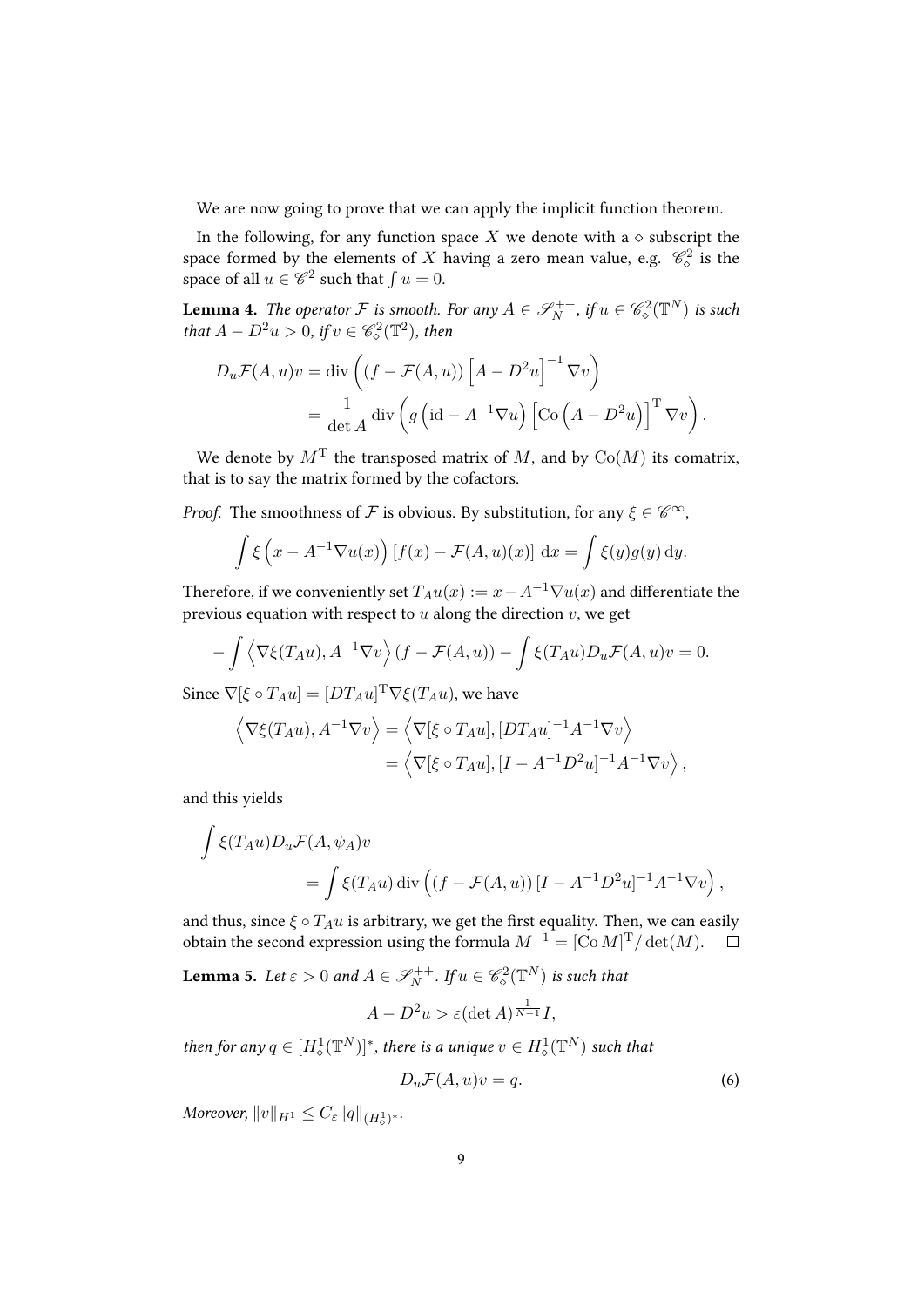*Proof.* As  $A - D^2 u > \varepsilon (\det A)^{1/(N-1)} I$ , the lowest eigenvalue of Co  $(A - D^2 u)$ is bounded by  $\varepsilon^{N-1}$  det A. Since  $g > \delta$  for some  $\delta > 0$ , for any  $\xi \in \mathscr{C}^{\infty}(\mathbb{T}^N)$ ,

$$
\varepsilon^{N-1} \det A \int |\nabla \xi|^2 \le \int \langle [\mathrm{Co}\,(A - D^2 u)]^{\mathrm{T}} \nabla \xi, \nabla \xi \rangle
$$
  
 
$$
\le \frac{1}{\delta} \int g \left( \mathrm{id} - A^{-1} \nabla u \right) \langle [\mathrm{Co}\,(A - D^2 u)]^{\mathrm{T}} \nabla \xi, \nabla \xi \rangle,
$$

<span id="page-9-0"></span>and thus

$$
\int |\nabla \xi|^2 \le -\frac{1}{\delta \varepsilon^{N-1}} \int \xi D_u \mathcal{F}(A, u)\xi. \tag{7}
$$

Therefore, thanks to the existence of a Poincaré inequality on  $H^1_{\diamond}(\mathbb{T}^N)$ , the map  $(\xi, \eta) \mapsto \int \eta D_u \mathcal{F}(A, u) \xi$  induces a coercive, continuous bilinear form on  $H^1_{\diamond}$ . We are thus entitled to apply the Lax–Milgram theorem, which yields the existence and the uniqueness, for every  $q \in (H_{\diamond}^{1})^{*}$ , of a  $v \in H_{\diamond}^{1}$  satisfying [\(6\)](#page-8-0). Moreover, [\(7\)](#page-9-0) immediately gives us  $\|v\|_{H^1}\leq \frac{1}{\delta \varepsilon^{N-1}}\|q\|_{(H^1_\diamond)^*}.$ 

The regularity of the solutions to an elliptic equation is well known. However, as in the following we will need some very precise estimates to apply the Nash– Moser theorem, let us give a proof of the following result:

<span id="page-9-3"></span>Lemma 6. Under the same assumptions, and with the same notations, for any  $n\geq 1$ , if  $u\in \mathscr{C}^{n+2}_\diamond$  and  $q\in H^{n-1}_\diamond$  satisfy  $\|u\|_{\mathscr{C}^3}+\|q\|_{(H^1_\diamond)^*}\leq M$ , then  $v\in H^{n+1}_\diamond$ , and

$$
||v||_{H^{n+1}} \leq C_{\varepsilon,M,n} \{ ||q||_{H^{n-1}} + ||u||_{\mathscr{C}^{n+2}} \}.
$$
 (8)

*Proof.* We proceed by induction. Let  $n \geq 1$ ,  $u \in \mathcal{C}_{\diamond}^{n+2}$  and  $q \in H_{\diamond}^n$  such that  $A-D^2u>\varepsilon (\det A)^{1/(N-1)}I$  and  $\|u\|_{\mathscr{C}^3}+\|q\|_{(H^1_\diamond)^*}\leq M.$  We assume that we already know that the corresponding solution  $v$  is in  $H^n_{\diamond}$ , and that

<span id="page-9-2"></span>
$$
||v||_{H^n} \leq C_{\varepsilon,M,n-1} \{ ||q||_{H^{n-2}} + ||u||_{\mathscr{C}^{n+1}} \}.
$$
\n(9)

Notice that we do have such an inequality for  $n = 1$ , according to the previous lemma, but with  $\|q\|_{(H^1_\diamond)^*}$  instead of  $\|q\|_{H^{-1}}.$  Let us now show that it implies  $v\in H^{n+1}_\diamond$  and

$$
||v||_{H^{n+1}} \leq C_{\varepsilon,M,n} \{||q||_{H^{n-1}} + ||u||_{\mathscr{C}^{n+2}}\}.
$$

<span id="page-9-1"></span>First, we set  $B_A u := (f - \mathcal{F}(A,u)) [A - D^2 u]^{-1}$ , so that Equation [\(6\)](#page-8-0) becomes

$$
D_u \mathcal{F}(A, u)v = \text{div}(B_A u \nabla v).
$$
 (10)

Then, for  $h \in \mathbb{R}^2$  and  $\xi \in H^1$ , we also define

$$
\tau_h \xi(x) := \xi(x+h) \quad \text{and} \quad \delta_h \xi(x) := \frac{\xi(x+h) - \xi(x)}{h}.
$$

Notice then that  $\delta_h(\eta \xi) = \eta \delta_h \xi + (\delta_h \eta) \tau_h \xi$ , and  $\|\delta_h \xi\|_{L^2} \leq \|\xi\|_{H^1}$ .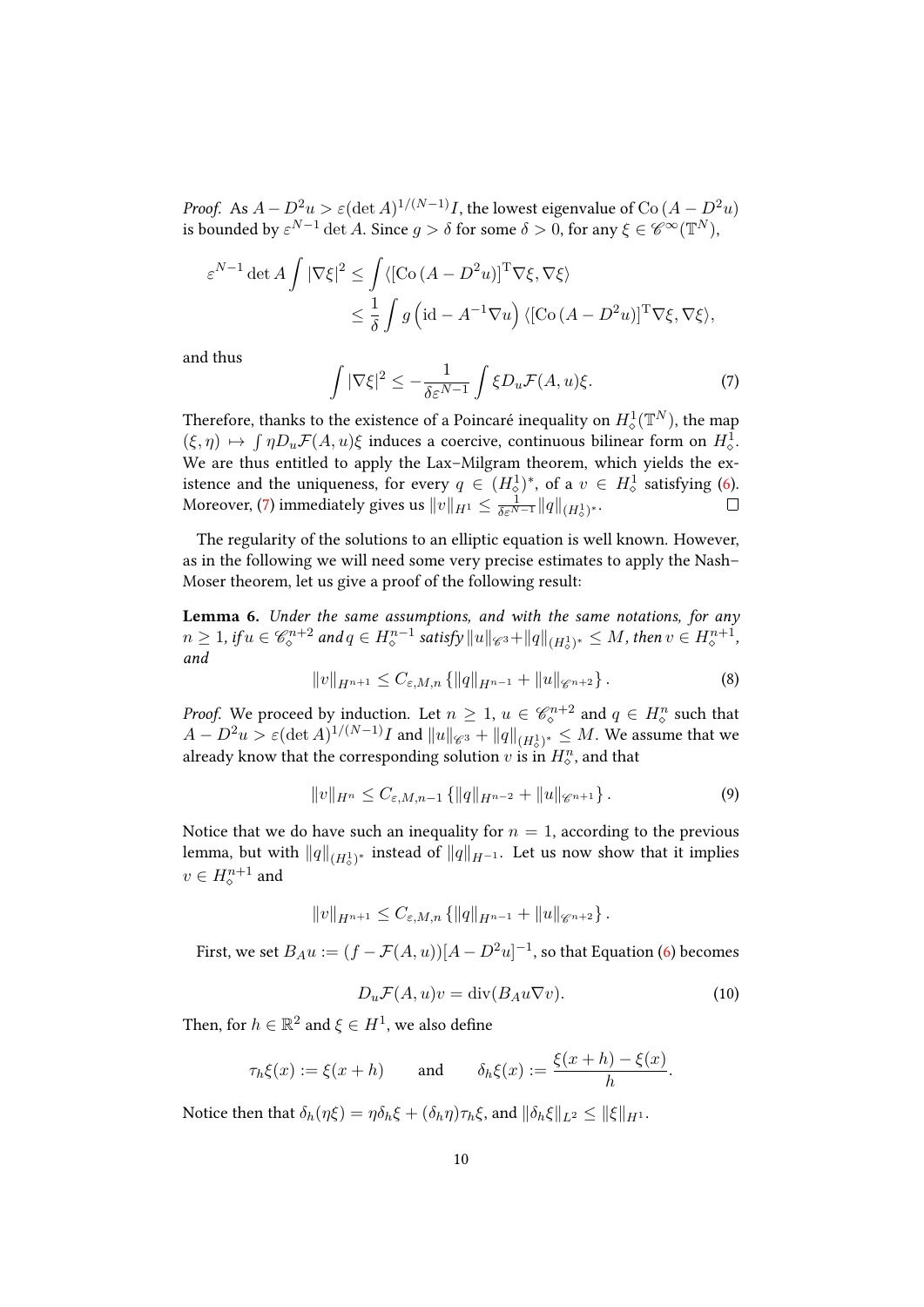Let  $\nu \in \mathbb{N}^2$  be a 2-index, with  $|\nu| := \nu_1 + \nu_2 = n - 1$ , and let  $h \in \mathbb{R}^2$  be small enough. We can apply the operator  $\delta_h$  to Equation [\(10\)](#page-9-1), and we then obtain

$$
\operatorname{div}(B_A u \nabla \delta_h v) = \delta_h q - \operatorname{div} [(\delta_h B_A u) \nabla \tau_h v]
$$

Then, by applying *∂*, we get

$$
\operatorname{div}(B_A u \nabla \delta_h \partial_\nu v) = \delta_h \partial_\nu q - \sum_{0 \le \alpha \le \nu} {\nu \choose \alpha} \operatorname{div} \left[ (\delta_h \partial_{\nu - \alpha} B_A u) \nabla \tau_h \partial_\alpha v \right].
$$

$$
- \sum_{0 \le \alpha < \nu} {\nu \choose \alpha} \operatorname{div} \left[ (\partial_{\nu - \alpha} B_A u) \nabla \delta_h \partial_\alpha v \right]. \tag{11}
$$

Now, Lemma [5](#page-8-1) tells us that this implies

$$
\begin{aligned}\n\|\delta_h \partial_\nu v\|_{H^1} &\leq C_\varepsilon \|\delta_h \partial_\nu q\|_{(H^1_\diamond)^*} \\
&+ C_\varepsilon \sum_{0 \leq \alpha \leq \nu} {\nu \choose \alpha} \|\text{div}\left[ (\delta_h \partial_{\nu - \alpha} B_A u) \, \nabla \tau_h \partial_\alpha v \right]\|_{(H^1_\diamond)^*} \\
&\quad + C_\varepsilon \sum_{0 \leq \alpha < \nu} {\nu \choose \alpha} \|\text{div}\left[ (\partial_{\nu - \alpha} B_A u) \, \nabla \delta_h \partial_\alpha v \right]\|_{(H^1_\diamond)^*}.\n\end{aligned}
$$

Since  $\|\delta_h\partial_\nu q\|_{(H^1_\diamond)^*}\leq \|\partial_\nu q\|_{L^2}$ , this bound is uniform in *h*, and so it is enough to ensure  $v \in H^{n+1}$  and

<span id="page-10-0"></span>
$$
||v||_{H^{n+1}} \leq C \left\{ ||q||_{H^{n-1}} + \sum_{0 \leq k \leq n-1} (1 + ||u||_{\mathscr{C}^{n-k+2}}) ||v||_{H^{k+1}} \right\}.
$$
 (12)

Notice that, when  $n > 1$ , the following Landau–Kolmogorov inequalities hold

$$
||u||_{\mathscr{C}^{n-k+2}} \leq C_{k,n}||u||_{\mathscr{C}^3}^{1-\frac{k}{n-1}}||u||_{\mathscr{C}^{n+2}}^{\frac{k}{n-1}},
$$
  

$$
||v||_{H^{k+1}} \leq C_{k,n}||v||_{H^1}^{\frac{k}{n-1}}||v||_{H^n}^{1-\frac{k}{n-1}}.
$$

They are quite classical and can be easily proved by induction from

$$
\|\xi\|_{\mathscr{C}^1} \leq \sqrt{2\|\xi\|_{\mathscr{C}^0}\|\xi\|_{\mathscr{C}^2}}
$$
 and  $\|\xi\|_{H^1} \leq \sqrt{\|\xi\|_{L^2}\|\xi\|_{H^2}},$ 

for  $\xi$  smooth enough satisfying  $\int \xi = 0$ . Since  $a^{1-t}b^t \leq (1-t)a + tb$ , we get

$$
||u||_{\mathscr{C}^{n-k+2}}||v||_{H^{k+1}} \leq \frac{k}{n-1}||u||_{\mathscr{C}^3}||v||_{H^n} + \left(1 - \frac{k}{n-1}\right)||u||_{\mathscr{C}^{n+2}}||v||_{H^1},
$$

and therefore

 $||v||_{H^{n+1}} \leq C \{ ||q||_{H^{n-1}} + (1 + ||u||_{\mathscr{C}^3}) ||v||_{H^n} + ||u||_{\mathscr{C}^{n+2}} ||v||_{H^1} \}.$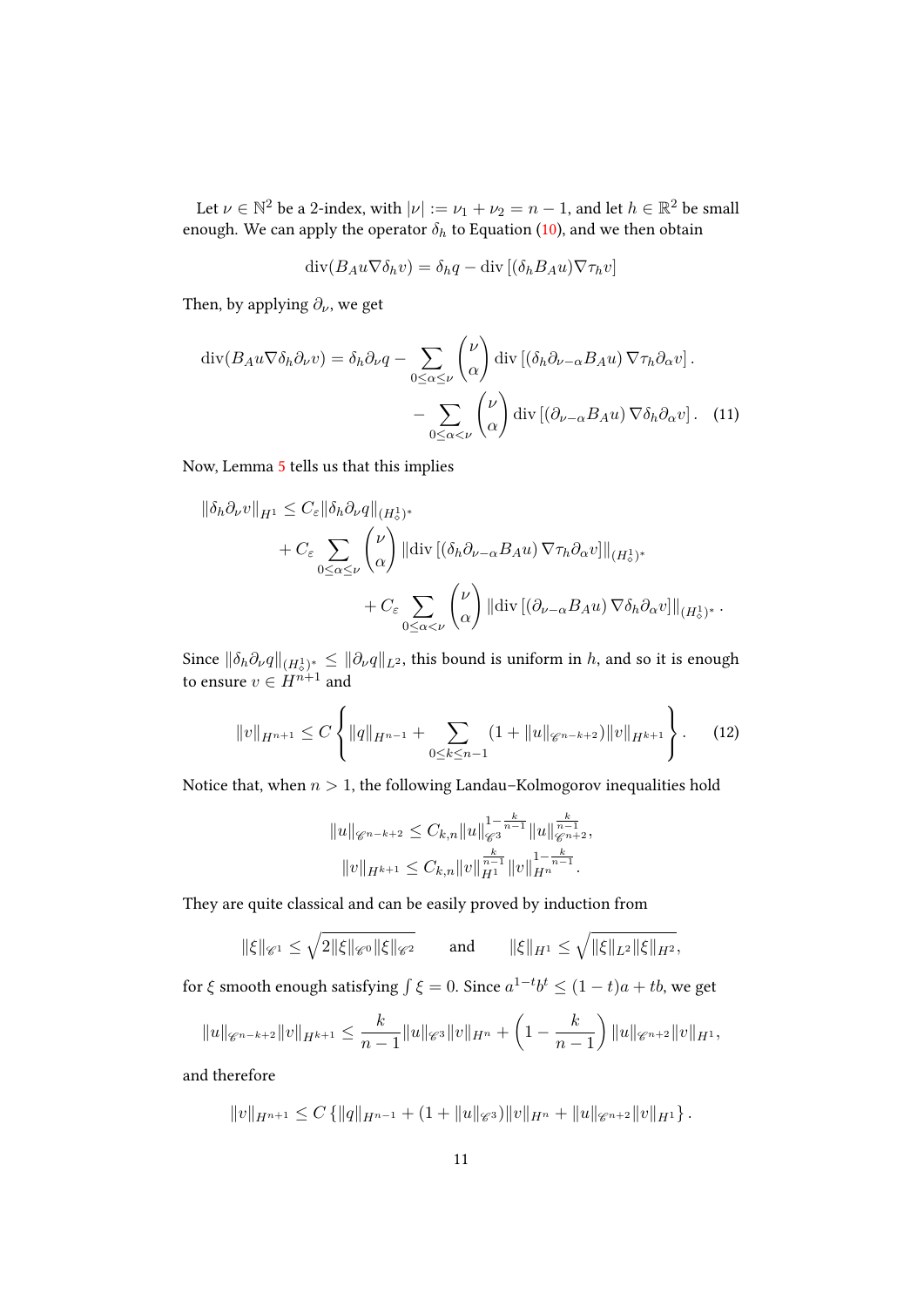This last inequality still holds when  $n = 1$ , thanks to [\(12\)](#page-10-0). In any case, as  $||v||_{H_1} \leq C_{\varepsilon} ||q||_{H^{-1}}$  and  $||u||_{\mathscr{C}^3} + ||q||_{H^{-1}} \leq M$ , using our assumption [\(9\)](#page-9-2),

$$
||v||_{H^{n+1}} \leq C_{\varepsilon,M,n} \{ ||q||_{H^{n-1}} + ||u||_{\mathscr{C}^{n+2}} \}.
$$

This is exactly what we wanted.

 $\Box$ 

<span id="page-11-0"></span>**Lemma** 7. Under the same assumptions, for any  $q \in \mathscr{C}^{n,\alpha}_\diamond(\mathbb{T}^N)$ , there is a unique  $v \in \mathscr{C}^{n+2,\alpha}_{\diamond}(\mathbb{T}^N)$  such that

$$
D_u \mathcal{F}(A, u)v = q.
$$

*Proof.* If  $q \in \mathcal{C}_\diamond^{n,\alpha}$ , then  $q \in H_\diamond^n$ , and thus according to the previous lemmas, there is  $v \in H^{n+2}_{\diamond}$  such that  $D_u \mathcal{F}(A, u)v = q$  in  $(H^1_{\diamond})^*$ . But since  $\int q = 0$ , given the particular form of  $D_u \mathcal{F}(A, u)v$  given by Lemma [4,](#page-8-2) such an equality in fact holds in  $H^{-1}$ . Thus, locally, in a weak sense,

$$
D_u \mathcal{F}(A, u)v = q.
$$

Then, we can locally use the theory of regularity for the solutions to a strictly elliptic equation in  $\mathbb{R}^N$  to get existence and uniqueness of  $v \in \mathscr{C}^{n,\alpha}$  (cf. for instance Gilbarg & Trudinger [\[16\]](#page-28-12), Chapter 6).

<span id="page-11-1"></span>**Theorem 8.** For any  $A \in \mathscr{S}_{N}^{++}$ , let  $\Psi_A$  be the Kantorovich potential between the probability measure  $\mu$  and  $\nu$ , which are still assumed to have smooth, strictly positive densities. Then, for any  $n \geq 0$  and  $\alpha \in (0,1)$ , the following map

$$
\Psi : \left\{ \begin{array}{ccc} \mathscr{S}_{N}^{++} & \longrightarrow & \mathscr{C}^{n+2,\alpha}(\mathbb{T}^{N}) \\ A & \longmapsto & \Psi_{\!A} \end{array} \right. \quad \text{is} \quad \mathscr{C}^{1}.
$$

*Proof.* We denote by  $\Omega$  be the set of all  $(A, u) \in \mathscr{S}_N^{++} \times \mathscr{C}_\diamond^{n+2, \alpha} (\mathbb{T}^N)$  such that  $A - D^2 u > 0$ . Then  $\Omega$  is open, the operator  $\mathcal{F}: \Omega \to \mathscr{C}^{n,\alpha}_{\diamond}(\mathbb{T}^N)$ , defined by

$$
\mathcal{F}(A, u) = f - g \left( id - A^{-1} \nabla u \right) det \left( I - A^{-1} D^2 u \right),
$$

is smooth and, according Lemma [7,](#page-11-0)  $D_u \mathcal{F}(A,\psi_A): \mathscr{C}^{n+2,\alpha}_\diamond(\mathbb{T}^N) \to \mathscr{C}^{n,\alpha}_\diamond(\mathbb{T}^N)$  is a bijection. From the Banach–Schauder theorem, we deduce it is an isomorphism. Since  $\mathcal{F}(A, \Psi_A) = 0$ , according to the implicit function theorem, there is a  $\mathscr{C}^1$ map  $\Phi$  defined in a neighborhood of A such that  $B - D^2 \Phi_B > 0$  and, for any  $u \in \mathscr{C}_{\diamond}^{n+2,\alpha}, \mathcal{F}(B,u) = 0$  if and only if  $u = \Phi_B$ . According to Lemma [3,](#page-7-0) it implies  $\Phi_B = \Psi_B$ . Thus, globally,  $\Psi = \Phi$  is a  $\mathscr{C}^1$  map  $\mathscr{S}_N^{++} \to \mathscr{C}_\diamond^{n,\alpha}(\mathbb{T}^N)$ .

We are now going to apply this result to the cost  $c$  defined by [\(5\)](#page-5-1), that is to say the cost induced by the matrix

$$
A_t := \begin{pmatrix} 1 & & & \\ & \lambda_1(t) & & & \\ & & \lambda_1(t)\lambda_2(t) & & \\ & & & \ddots & \\ & & & & \prod \lambda_i(t) \end{pmatrix},
$$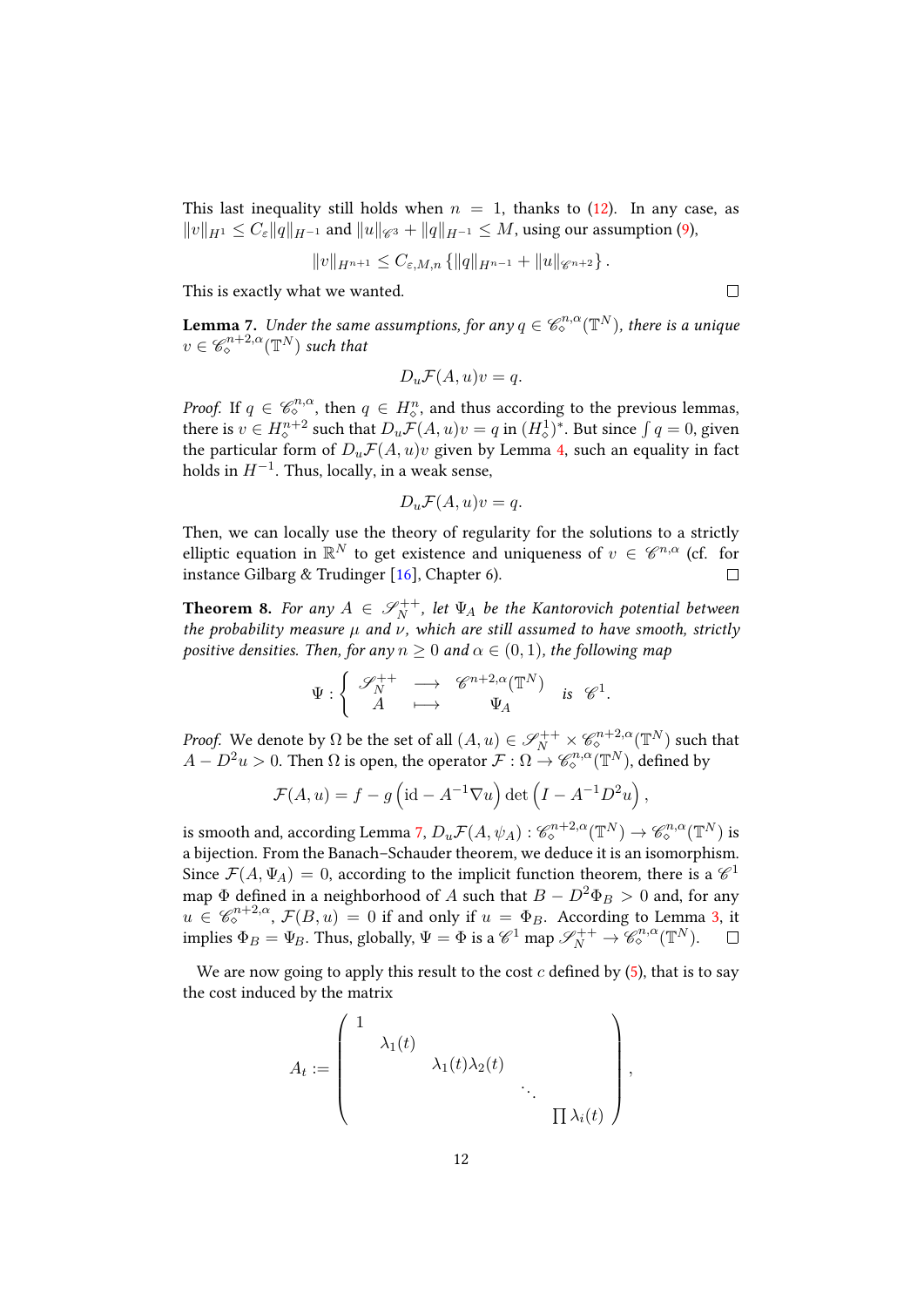where  $\lambda_1, \ldots, \lambda_{N-1} : \mathbb{R} \to [0, +\infty)$  are assumed to be such that  $\lambda_k(t) = 0$  if and only if  $t = 0$ .

<span id="page-12-2"></span><span id="page-12-0"></span>**Theorem 9.** If  $\lambda_1, \ldots, \lambda_{N-1}$  are smooth, the map  $\psi : t \mapsto \Psi_{A_t}$  is  $\mathscr{C}^1$ , and satisfies:

$$
\operatorname{div}\left\{f\left[A_t - D^2\psi_t\right]^{-1}\left(\nabla\dot{\psi}_t - \dot{A}_t A_t^{-1}\nabla\psi_t\right)\right\} = 0. \tag{13}
$$

Moreover, if  $u:(0,+\infty) \to \mathscr{C}^{n+2,\alpha}({\mathbb T}^N)$  is  $\mathscr{C}^1$  and satisfies, for all  $t \in (0,+\infty)$ ,

$$
A_t - D^2 u > 0 \quad \text{and} \quad \text{div}\left\{f\left[A_t - D^2 u_t\right]^{-1} \left(\nabla \dot{u}_t - \dot{A}_t A_t^{-1} \nabla u_t\right)\right\} = 0, \tag{14}
$$

and if  $u_{t_0} = \psi_{t_0}$  for some  $t_0 > 0$ , then  $u_t = \psi_t$  for all  $t > 0$ .

*Proof.* If  $\psi_t := \Psi_{A_t}$ , for all  $t > 0$ , we have  $\mathcal{F}(A_t, \psi_t) = 0$ . If we differentiate with respect to  $t$ , we get

<span id="page-12-1"></span>
$$
D_u \mathcal{F}(A_t, \psi_t) \dot{\psi}_t + D_A \mathcal{F}(A_t, \psi_t) \dot{A}_t = 0.
$$

We have seen in Lemma [4](#page-8-2) that

$$
D_u \mathcal{F}(A_t, \psi_t) \dot{\psi}_t = \text{div}\left(f\left[A_t - D^2 \psi_t\right]^{-1} \nabla \dot{\psi}_t\right).
$$

On the other hand,

$$
D_A \mathcal{F}(A_t, \psi_t) \dot{A}_t = -\operatorname{div}\left(f \left[A_t - D^2 \psi_t\right]^{-1} \dot{A}_t A^{-1} \nabla \psi_t\right).
$$

We thus get  $(13)$ .

If  $u:(0,+\infty)\to \mathscr{C}^{n+2,\alpha}(\mathbb{T}^N)$  is  $\mathscr{C}^1$  and satisfies [\(14\)](#page-12-1), with  $u_{t_0}=\psi_{t_0}$  for some  $t_0 > 0$ , then  $\mathcal{F}(A_t, u_t)$  must be constant and equal to  $\mathcal{F}(A_{T_0}, u_{t_0}) = 0$ . Thus, according to Lemma [3,](#page-7-0)  $u_t = \Psi_{A_t}$ .  $\Box$ 

#### 4 Initial condition in dimension 2

Due to the very technical nature of the proofs, the following sections will only deal with the dimension 2, to ease the exposition. In the last section, we shall explain what changes in higher dimension.

Let  $\lambda : \mathbb{R} \to [0, +\infty)$  be a smooth function such that  $\lambda_t = 0$  if and only if  $t = 0$ . From now on, we will only consider the cost induced by

$$
A_t = \left(\begin{array}{cc} 1 & 0 \\ 0 & \lambda_t \end{array}\right).
$$

For  $t \neq 0$ , let  $\psi_t$  be the associated Kantorovich potential between the probability measures  $\mu$ ,  $\nu$ , assuming they have the same properties as before (that is, strictly positive and smooth densities), and let  $T_t$  be the corresponding optimal transport map. Then, according to Theorem [9,](#page-12-2)  $t \mapsto \psi_t$  and  $t \mapsto T_t$  are  $\mathscr{C}^1$  on  $\mathbb{R} \setminus \{0\}$ . Moreover, Carlier, Galichon, and Santambrogio [\[10\]](#page-28-6) proved: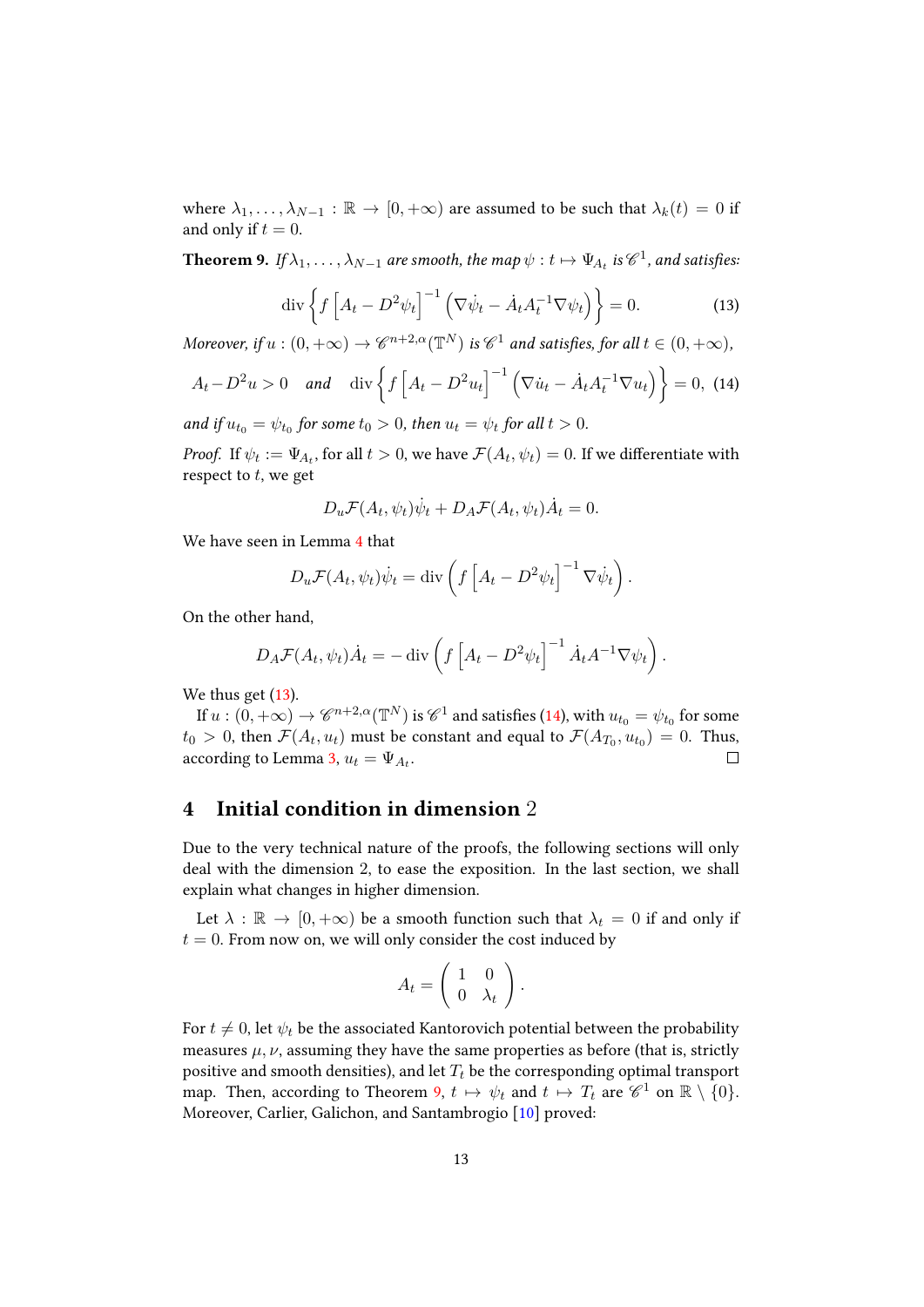**Theorem 10** (C.–G.–S.). As  $t \to 0$ , the map  $T_t$  converges to the Knothe–Rosenblatt *rearrangement* R in  $L^2(\mathbb{T}^2, \mu; \mathbb{T}^2)$ .

Let us denote by  $u^1_0(\cdot)$  and  $u^2_0(x_1,\cdot)$  the Kantorovich potentials for respectively  $R^1(\cdot)$  and  $R^2(x_1, \cdot)$ . Indeed, recall that  $R^1$  sends the first part  $\mu^1$  of the disintegration of  $\mu$  onto the first part  $\nu^1$  of the disintegration of  $\nu$ , and that  $R^2(x_1, \cdot)$ sends the second part  $\mu_{x_1}^2$  onto  $\nu_{R^1(x_1)}^2$ , in an optimal way for the squared distance on the 1-dimensional torus  $\mathbb{T}^1$ ; hence these transport maps come from some potentials. We have:

$$
R(x) = \begin{pmatrix} x_1 - \partial_1 u_0^1(x_1) \\ x_2 - \partial_2 u_0^2(x_1, x_2) \end{pmatrix}.
$$

The Carlier–Galichon–Santambrogio theorem suggests some connexion exists between  $\psi_t$  and  $(u^1_0, u^2_0)$ . Since  $T_t = \mathrm{id} - A_t^{-1} \nabla \psi_t$ , let us follow our instinct and set

$$
\psi_t(x_1, x_2) = \psi_t^1(x_1) + \lambda_t \psi_t^2(x_1, x_2),
$$

and, to ensure uniqueness, require

$$
\int \psi_t^1(x_1) dx_1 = 0
$$
 and  $\int \psi_t^2(x_1, x_2) dx_2 = 0.$ 

Notice that  $\psi^1_t$  and  $\psi^2_t$  are then uniquely determined, and are smooth, since

$$
\psi_t^1(x_1) = \int \psi_t(x_1, x_2) dx_2
$$
 and  $\psi_t^2(x) = \frac{1}{\lambda_t} (\psi_t(x) - \psi_t^1(x_1)).$ 

Let us denote by  $E$  the set of all  $(t,u^1,u^2)\in \mathbb{R}\times\mathscr{C}^\infty(\mathbb{T}^1)\times\mathscr{C}^\infty(\mathbb{T}^2)$  such that

$$
\int u^1(x_1) dx_1 = 0
$$
 and  $\int u^2(x_1, x_2) dx_2 = 0$ ,

and by  $\Omega$  the open subset of  $E$  formed by the  $(t, u^1, u^2)$  such that:

- either  $t \neq 0$ , and then  $A_t D^2(u^1 + \lambda_t u^2) > 0$ ;
- or  $t = 0$ , and then  $1 \partial_{1,1}u^1 > 0$  and  $1 \partial_{2,2}u^2 > 0$ .

Then, thanks to Lemma [1,](#page-5-0) we can define an operator  $\mathcal{G}: \Omega \to \mathscr{C}^{\infty}(\mathbb{T}^{2})$  by setting, when  $t \neq 0$ ,

<span id="page-13-0"></span>
$$
\mathcal{G}(t, u^1, u^2) := \mathcal{F}(A_t, u^1 + \lambda_t u^2),\tag{15}
$$

where  $\mathcal F$  is the operator introduced in Section [3:](#page-7-1)

$$
\mathcal{F}(A, u) = f - g\left(\mathrm{id} - A^{-1} \nabla u\right) \det\left(I - A^{-1} D^2 u\right).
$$

<span id="page-13-1"></span>Since, according to Lemma [3,](#page-7-0)  $\mathcal{F}(A_t, u) = 0$  if and only if  $u = \psi_t$ , we have: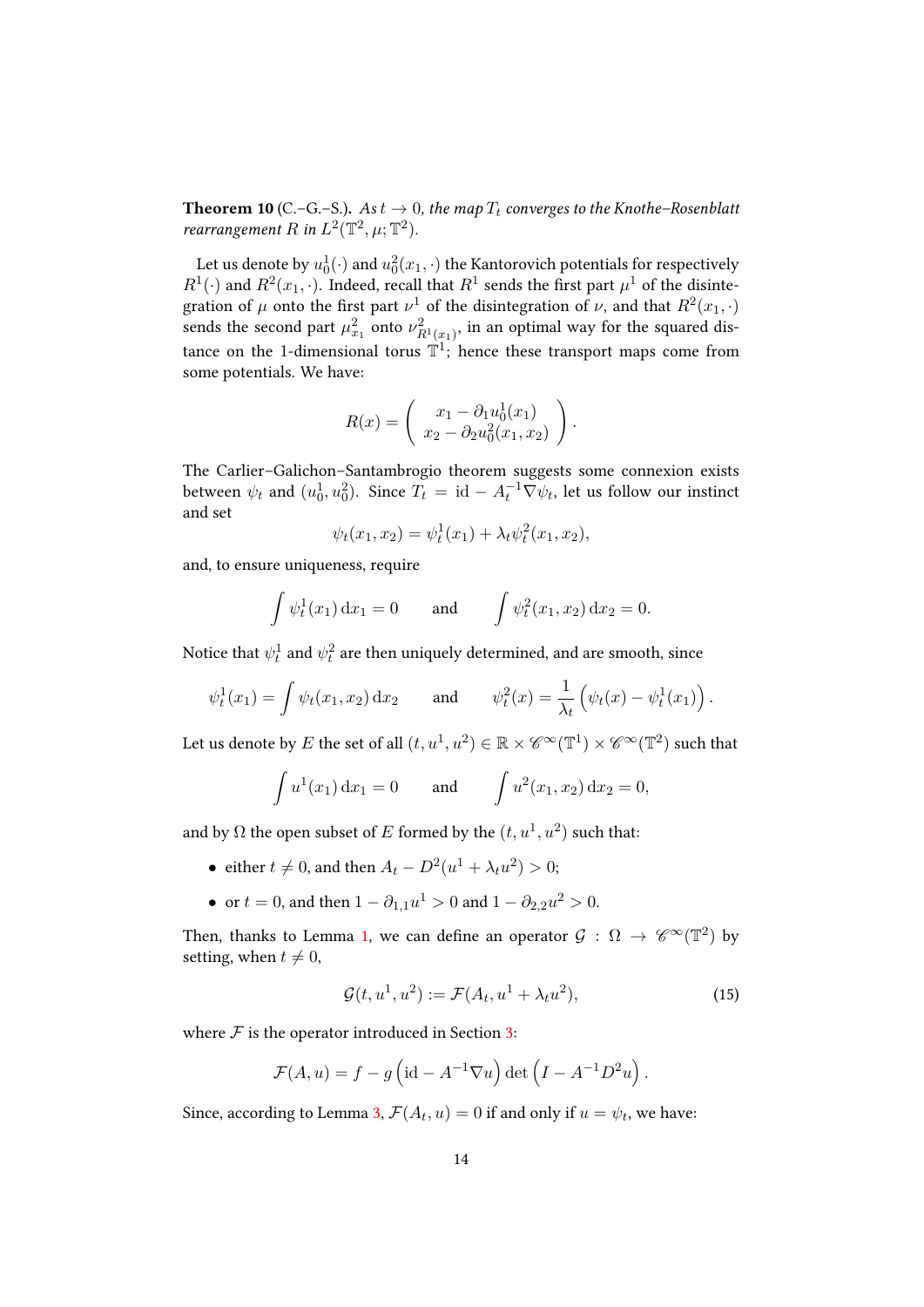Lemma 11. For any  $(t, u^1, u^2) \in \Omega$ ,  $\mathcal{G}(t, u^1, u^2) = 0$  if and only if  $u^1 = \psi_t^1$  and  $u^2 = \psi_t^2$ .

Now, we are going to extend  $\mathcal G$  for  $t = 0$ . Notice indeed that

$$
A^{-1}\nabla(u^1 + \lambda_t u^2) = \begin{pmatrix} \partial_1 u^1 + \lambda_t \partial_1 u^2 \\ \partial_2 u^2 \end{pmatrix}
$$
  
and 
$$
A^{-1}D^2(u^1 + \lambda_t u^2) = \begin{pmatrix} \partial_{1,1} u^1 + \lambda_t \partial_{1,1} u^2 & \lambda_t \partial_{1,2} u^2 \\ \partial_{1,2} u^2 & \partial_{2,2} u^2 \end{pmatrix},
$$

therefore we can smoothly extend  $\mathcal{G}$ . If we conveniently define an operator  $\partial$  by setting  $\partial u := (\partial_1 u^1, \partial_2 u^2)$ , then  $R = \text{id} - \partial \psi_0$ , and

<span id="page-14-0"></span>
$$
\mathcal{G}(0, u^1, u^2) = f - g(\text{id} - \partial u) \det (I - D\partial u).
$$
 (16)

Alas, we cannot do the same as in the previous section and apply the implicit function theorem, for if we solve  $D_u \mathcal{G}(0, \psi_0^1, \psi_0^2)(v^1, v^2) = q$ , then *a priori* the solution  $v^2$  is not smooth enough. Indeed, as we will see later, if  $q \in H^n$ , then  $v^1 \in H^{n+2}$ , but we can only get  $v^2 \in H^n$ . However, we can circumvent this difficulty by considering  $\mathscr{C}^{\infty}$  functions, so as to have an infinite source of smoothness, and use the Nash–Moser implicit function theorem instead of the "classical" implicit function theorem.

Before stating our next result, let us recall some definitions from the Nash-Moser theory. For more details, see for instance Hamilton [\[17\]](#page-28-13).

Let  $X$  and  $Y$  be two Fréchet spaces, endowed each one with a family of increasingly stronger semi-norms, denoted by  $\{ \| \cdot \|_n^X \}_{n \geq 0}$  and  $\{ \| \cdot \|_n^Y \}_{n \geq 0}$ . For instance, you can think of  $\mathscr{C}^{\infty}(\mathbb{T}^2)$ , with the norms  $\|\cdot\|_n = \|\cdot\|_{\mathscr{C}^n}$  or equivalently  $\|\cdot\|_n = \|\cdot\|_{H^n}$ . A map  $\varphi: U \to Y$  is said to be "tame" if it is defined on an open set  $U \subset X$ , is continuous, and in a neighborhood  $V$  of each point, one can find  $r \geq 0$ ,  $b \geq 0$  and a sequence  $(C_n)_{n \geq b}$  of positive constants such that the following "tame estimate" is satisfied:

$$
\forall x \in V, \forall n \ge b, \|\varphi(x)\|_n^Y \le C_n \left(1 + \|x\|_{n+r}^X\right).
$$

Notice that  $r, b, C_n$  can depend on  $V$ , but  $V$  cannot change with  $n$ . The map  $\varphi$  is "smooth tame" if it is smooth and if all its Gâteaux derivative  $D^k \varphi : U \times X \to Y$ are tame. From the definition [\(15\)](#page-13-0) of  $\mathcal{G}$ , we easily get:

**Lemma 12.** The operator  $\mathcal{G}: \Omega \to \mathscr{C}^{\infty}(\mathbb{T}^2)$  is smooth tame.

The Nash–Moser theorem holds for some Fréchet spaces, the so-called "tame spaces" defined as follows. If  $E$  is a Banach space, the space of exponentially decreasing sequences in  $E$  is defined as:

$$
\Sigma(E) := \left\{ (u_n) \in E^{\mathbb{N}} \; ; \quad \forall n \in \mathbb{N}, \; \|u\|_n^{\Sigma(E)} := \sum_{k=0}^{\infty} e^{nk} \|u_k\|^E < \infty \right\}
$$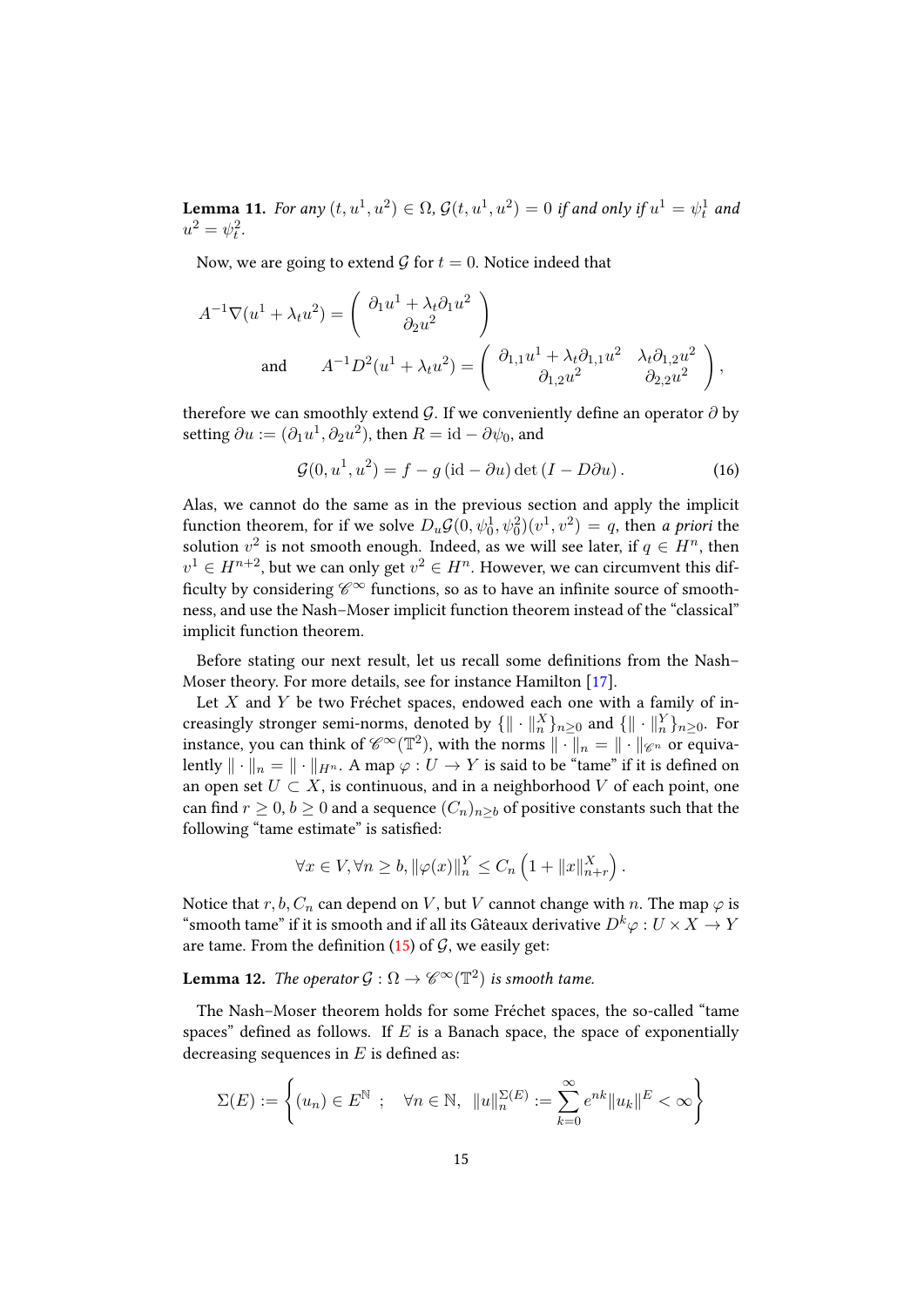A Fréchet space  $X$  is said to be "tame" is there is a Banach space  $E$  and two tame linear maps  $\Phi: X \to \Sigma(E)$  and  $\Psi: \Sigma(E) \to X$  such that  $\Psi \circ \Phi = id_X$ . For instance,  $\overline{\mathscr{C}}^{\infty}(\mathbb{T}^{2})$  is a tame space. If  $X$  and  $Y$  are tame, then so is their cartesian product  $X \times Y$ .

**Theorem 13** (Nash–Moser). Let X and Y be two tame spaces. Let  $U \subset X$  be an open subset and  $\Phi: U \to Y$  be a smooth tame map. We assume that, for any  $u \in U$ and any  $q \in Y$ , there is a unique  $v \in X$  such that  $D\Phi(u)v = q$ . If the inverse operator  $S: U \times Y \rightarrow X$  is a smooth tame map, then  $\Phi$  is locally invertible, and the local inverse maps are smooth tame.

<span id="page-15-1"></span>**Corollary 14** (implicit function). Let *X*, *Y*, *Z* be three tame spaces, and  $U \subset X$ and  $V \subset Y$  be open subsets. We assume  $\Phi : U \times V \to Z$  is a smooth tame map such that  $\Phi(u_0, v_0) = 0$  for some  $(u_0, v_0) \in U \times V$ . If, for any  $u \in U$ ,  $v \in V$ and  $q \in Z$ , there is a unique  $w \in Y$  such that  $D_v \Phi(u, v) w = q$ , and if the inverse operator  $S: U \times V \times Z \rightarrow Y$  is a smooth tame map, then there is a smooth tame map  $\psi$  defined in a neighborhood of  $u_0$  and taking values in a neighborhood of  $v_0$ such that  $\Phi(u, v) = 0$  if and only if  $v = \psi(u)$ .

Notice that we need only to use this last statement in an open neighborhood of  $(0, u_0^1, u_0^2) \in \Omega$ , with  $u_0^1$  and  $u_0^2$  the Kantorovich potential associated with the Knothe–Rosenblatt rearrangement. Let us define this neighborhood  $\Omega_0$  in the following way: First, take  $\varepsilon > 0$  such that  $1 - \partial_{1,1} u_0^1 > \varepsilon$  and  $1 - \partial_{2,2} u_0^2 > \varepsilon$ . Then we take for  $\Omega_0$  the set of all  $(t, u_t^1, u_t^2) \in \Omega$  such that:

$$
\text{if } t = 0, \quad 1 - \partial_{1,1} u^1 > \varepsilon \quad \text{and} \quad 1 - \partial_{2,2} u^2 > \varepsilon,\tag{17}
$$

<span id="page-15-3"></span>and

$$
\text{if } t \neq 0, \quad 1 - \partial_{1,1} u^1 - \lambda_t \partial_{1,1} u^2 > \varepsilon \quad \text{and} \quad A_t - D^2(u^1 + \lambda_t u^2) > \varepsilon \lambda_t. \tag{18}
$$

Recall that we denote with a  $\diamond$  subscript the sets of maps with zero mean value:  $\mathscr{C}_\diamond^\infty$  is thus the set formed by the smooth functions  $u$  such that  $\int u=0.$  When  $X$ is a 2-variable function space, we also denote by a " $*, \diamond$ " subscript, as in  $\mathscr{C}^\infty_{*, \diamond}(\mathbb{T}^2)$ the set formed by the  $\xi \in X$  such that  $\int \xi(\cdot, x_2) dx_2 = 0$ .

<span id="page-15-2"></span>**Theorem 15.** For all  $(t, u^1, u^2) \in \Omega_0$ , for any  $q \in \mathscr{C}_{\diamond}^{\infty}(\mathbb{T}^2)$ , there is a unique  $(v^1, v^2) \in \mathscr{C}_{\diamond}^{\infty}(\mathbb{T}^1) \times \mathscr{C}_{*,\diamond}^{\infty}(\mathbb{T}^2)$  such that

<span id="page-15-0"></span>
$$
D_u \mathcal{G}(t, u^1, u^2)(v^1, v^2) = q,
$$
\n(19)

Moreover, the inverse operator

$$
\mathcal{S}: \left\{ \begin{array}{ccc} \Omega_0 \times \mathscr{C}^\infty_\diamond(\mathbb{T}^2) & \to & \mathscr{C}^\infty_\diamond(\mathbb{T}^1) \times \mathscr{C}^\infty_{*,\diamond}(\mathbb{T}^2) \\ ((t,u^1,u^2),q) & \mapsto & (v^1,v^2) \end{array} \right.
$$

is smooth tame.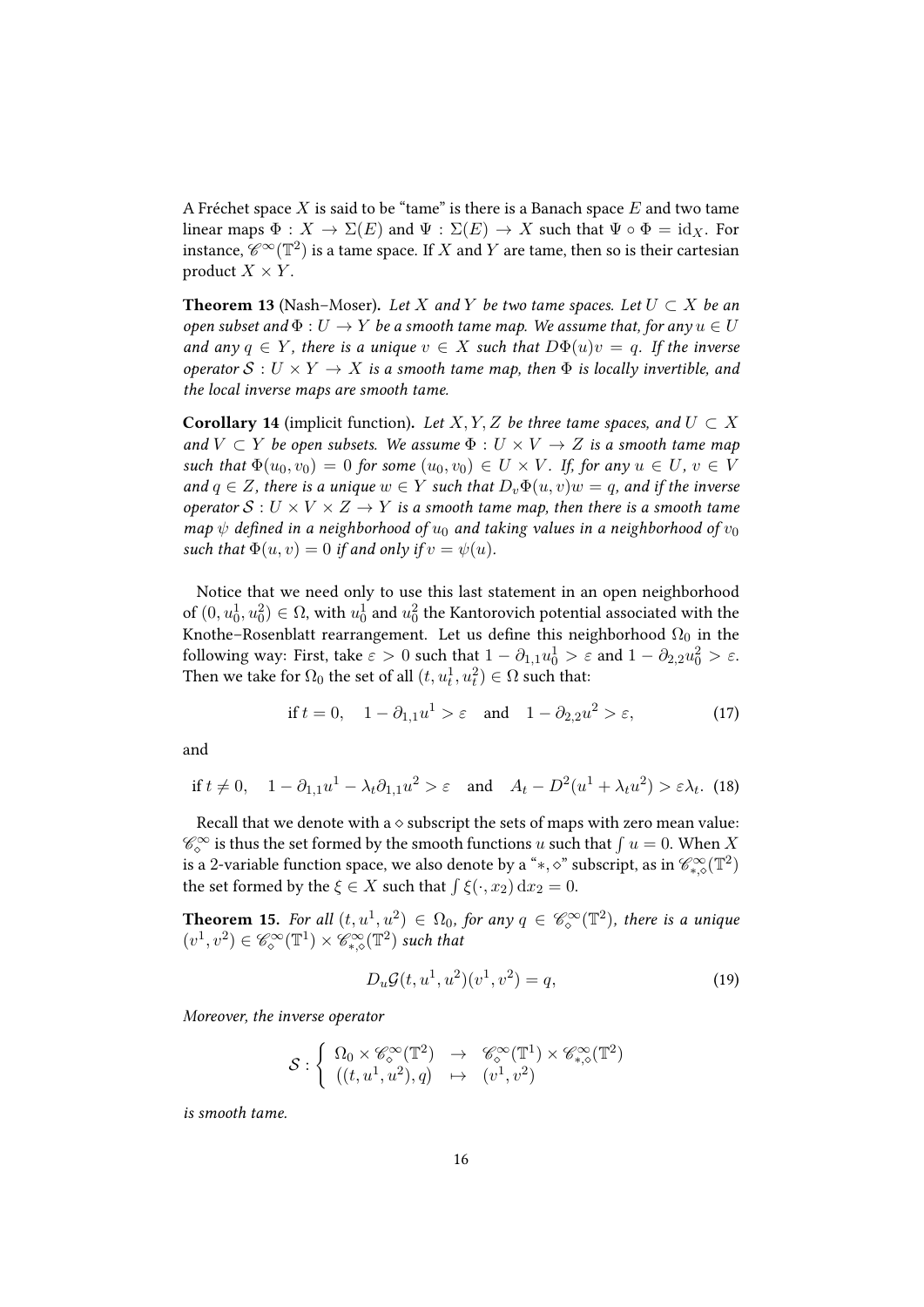*Proof.* We will show the existence of  $(v^1, v^2)$  in Section [5.](#page-17-0) We also report the proof of the existence of a tame estimate for the inverse operator  $S$  to Section [6.](#page-19-0)

Let us conclude from that point. Now all that remains to show is that  $S$  is continuous, and that the derivative  $D^k S$  are tame.

First, if  $(t_k, u_k^1, u_k^2, q_k) \in \Omega_0$  converges towards  $(t, u^1, u^2, q) \in \Omega_0$ , for each  $k$ let  $(v^1_k, v^2_k)$  be the corresponding inverse. Thanks to the tame estimate from Sec-tion [6,](#page-19-0)  $v_k^1$  and  $v_k^2$  are bounded in all the spaces  $H^n$ . Hence, compact embeddings provide convergence, up to an extraction, to some  $v^1,v^2$  as strongly as we want, which, since  $D\mathcal{G}$  is continuous, must be the solution of  $D\mathcal{G}(t, u^1, u^2)(v^1, v^2) = q$ .

Then, all the derivative  $D^k S$  are also tame, since they give the solution to the same kind of equation as  $(19)$ . Indeed, by differentiating  $(19)$ , we get

$$
D_u\mathcal{G}D\mathcal{S}=Dq-D(D_u\mathcal{G}),
$$

and then we can apply the results of Section [6](#page-19-0) once more.

If we now set  $\psi^1_0=u^1_0$  and  $\psi^2_0=u^2_0,$  with  $u^1_0$  and  $u^2_0$  the Kantorovich potentials for the Knothe–Rosenblatt rearrangement, we can state the following:

Corollary 16. The map 
$$
\begin{cases} \mathbb{R} & \to & \mathscr{C}_{\diamond}^{\infty}(\mathbb{T}^1) \times \mathscr{C}_{*,\diamond}^{\infty}(\mathbb{T}^2) \\ t & \mapsto & (\psi_t^1, \psi_t^2) \end{cases}
$$
 is smooth.

*Proof.* On some interval  $(-\tau, \tau)$ , this is a direct consequence of Corollary [14,](#page-15-1) Theorem [15,](#page-15-2) and Lemma [11.](#page-13-1) For larger  $t$ , it follows from Theorem [8.](#page-11-1)  $\Box$ 

**Theorem 17.** The curve formed by the Kantorovich potentials  $(\psi_t)$  is the only curve in  $\mathscr{C}^2_\diamond(\mathbb{T}^2)$  defined on  $\mathbb R$  such that, for  $t\neq 0$ ,

$$
A_t - D^2 \psi_t > 0 \quad \text{and} \quad \text{div}\left(f\left[A_t - D^2 \psi_t\right]^{-1} \left(\nabla \dot{\psi}_t - \dot{A}_t A_t^{-1} \nabla \psi_t\right)\right) = 0, \tag{20}
$$

and that can be decomposed into two smooth curves  $(\psi_t^1)$  and  $(\psi_t^2)$  such that

<span id="page-16-0"></span>
$$
\psi_t(x_1, x_2) = \psi_t^1(x_1) + \lambda_t \psi_t^2(x_1, x_2),
$$

with  $\psi_0^1$  and  $\psi_0^2$  being the Kantorovich potentials for the Knothe rearrangement.

*Proof.* Let  $u_t = u_t^1 + \lambda_t u_t^2$  be such a curve, and let us check that  $u_t = \psi_t$ . Since  $u_0^1$  and  $u_0^2$  are the potentials for the Knothe rearrangement,  $(0,u_0^1,u_0^2)\in\Omega_0$ , so  $(t,u^1_t,u^2_t)$  is in  $\Omega_0$  at least for  $t$  small. For  $t\neq 0,$   $(20)$  is equivalent to

$$
D_u \mathcal{F}(t, u_t) \dot{u}_t + D_t \mathcal{F}(t, u_t) = 0,
$$

and therefore

$$
D_u \mathcal{G}(t, u_t^1, u_t^2)(\dot{u}_t^1, \dot{u}_t^2) + D_t \mathcal{G}(t, u_t^1, u_t^2) = 0.
$$

By assumption,  $\mathcal{G}(0, u_0^1, u_0^2) = 0$ . Integrating in time, we get  $\mathcal{G}(t, u^1, u^2) = 0$ . Therefore, according to Lemma [11,](#page-13-1)  $u_t^1 = \psi_t^1$  and  $u_t^2 = \psi_t^2$ , i.e.  $u_t = \psi_t$ .

For larger  $t$ , we apply Theorem [9.](#page-12-2)

 $\Box$ 

 $\Box$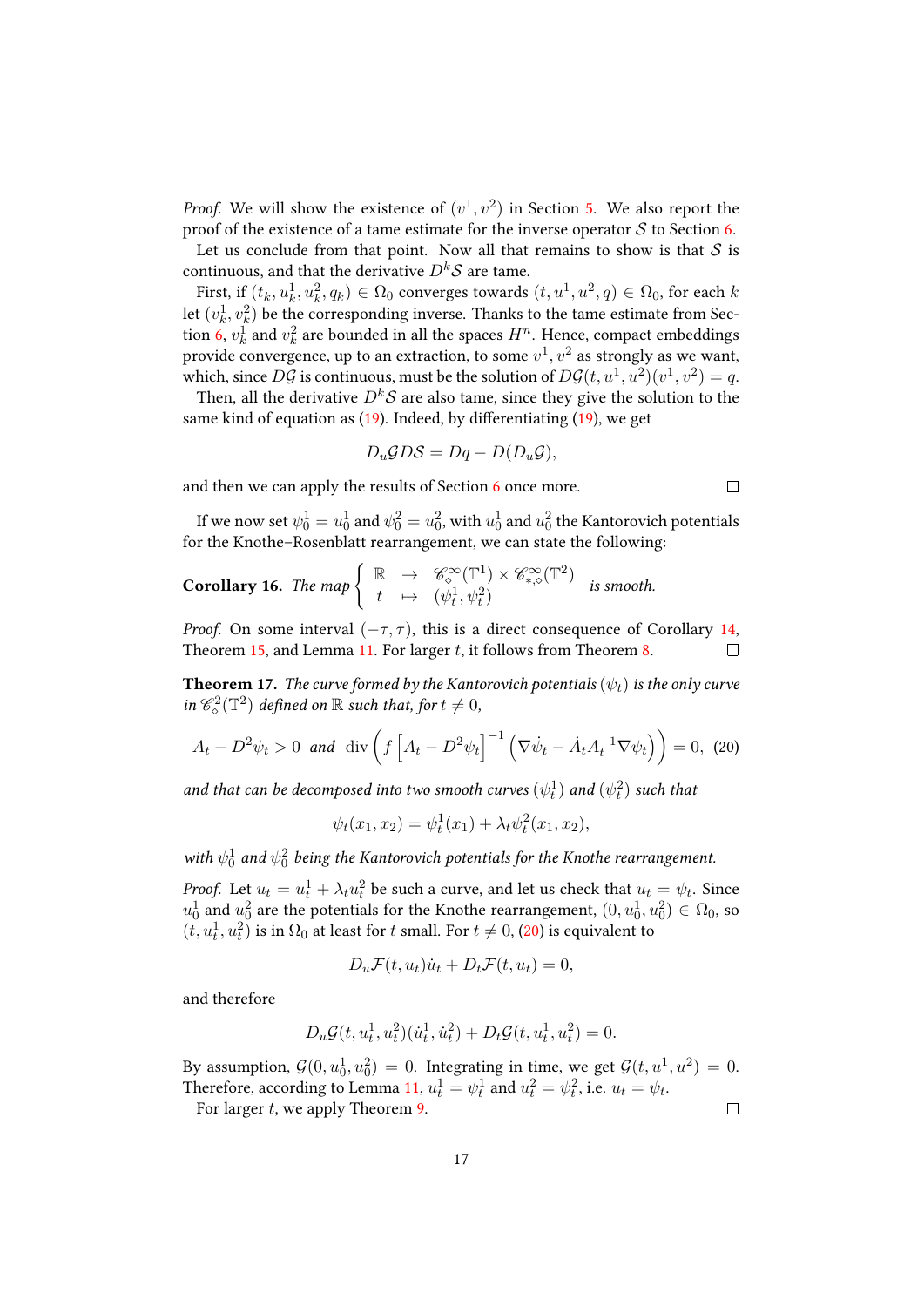# <span id="page-17-0"></span>5 Proof of the invertibility

We recall that

$$
\mathcal{F}(A, u) = f - g \left( id - A^{-1} \nabla u \right) \det \left( I - A^{-1} D^2 u \right),
$$

<span id="page-17-2"></span>and

$$
\mathcal{G}(t, u^1, u^2) := \mathcal{F}(A_t, u^1 + \lambda_t u^2) \quad \text{with} \quad A_t := \begin{pmatrix} 1 & 0 \\ 0 & \lambda_t \end{pmatrix}.
$$
 (21)

We want to prove the invertibility of  $D_u \mathcal{G}(t, u^1, u^2).$  The first lemma will consider the case  $t \neq 0$ , the second one the case  $t = 0$ .

**Lemma 18.** For any  $(t, u^1, u^2) \in \Omega_0$  with  $t \neq 0$ , for any  $q \in \mathscr{C}_{\infty}^{\infty}(\mathbb{T}^2)$ , there is a unique  $(v^1, v^2) \in \mathscr{C}_{\diamond}^{\infty}(\mathbb{T}^1) \times \mathscr{C}_{*,\diamond}^{\infty}(\mathbb{T}^2)$  such that

<span id="page-17-1"></span>
$$
D_u \mathcal{G}(t, u^1, u^2)(v^1, v^2) = q.
$$
 (22)

 $\Box$ 

*Proof.* Let  $(t, u^1, u^2) \in \Omega_0$  with  $t \neq 0$ , and let  $q \in \mathscr{C}_{\diamond}^{\infty}(\mathbb{T}^2)$ . Then, if we set  $u_t:=u^1+\lambda_t u^2$ , Lemma [6](#page-9-3) tells us that there is a unique  $v_t\in \mathscr C^{\infty}_\diamond({\mathbb T}^2)$  such that

$$
\operatorname{div}\left(\left(f - \mathcal{G}(t, u^1, u^2)\right) \left[I - A_t^{-1} D^2 u_t\right]^{-1} A_t^{-1} \nabla v_t\right) = q. \tag{23}
$$

Let us define

$$
v^1(x_1) := \int v_t(x_1, x_2) dx_2
$$
 and  $v^2(x_1, x_2) := \frac{1}{\lambda_t} (v_t(x_1, x_2) - v^1(x_1)).$ 

Then, by construction,  $(v^1, v^2)$  is the unique pair solving [\(22\)](#page-17-1).

**Lemma 19.** For any  $(0, u^1, u^2) \in \Omega_0$ , for any  $q \in \mathscr{C}_{\diamond}^{\infty}(\mathbb{T}^2)$ , there is a unique  $(v^1, v^2) \in \mathscr{C}_{\diamond}^{\infty}(\mathbb{T}^1) \times \mathscr{C}_{*,\diamond}^{\infty}(\mathbb{T}^2)$  such that

$$
D_u\mathcal{G}(0, u^1, u^2)(v^1, v^2) = q.
$$

Proof. We want to solve

$$
D_u\mathcal{G}(0, u^1, u^2)(v^1, v^2) = q.
$$

By substitution, for any  $\xi \in \mathscr{C}^{\infty}$ , Equation [\(16\)](#page-14-0) yields

$$
\int \xi (x - \partial u(x)) \left[ f(x) - \mathcal{G}(0, u^1, u^2)(x) \right] dx = \int \xi(y) g(y) dy.
$$

Therefore, if we differentiate the previous equation with respect to  $u$  along the direction v, and recall our notation  $\partial u = (\partial_1 u^1, \partial_2 u^2)$  and  $\partial v = (\partial_1 v^1, \partial_2 v^2)$ , we get

$$
- \int \langle \nabla \xi (\mathrm{id} - \partial u), \partial v \rangle \left( f - \mathcal{G}(0, u^1, u^2) \right) - \int \xi (\mathrm{id} - \partial u) D_u \mathcal{G}(0, u^1, u^2) (v^1, v^2) = 0.
$$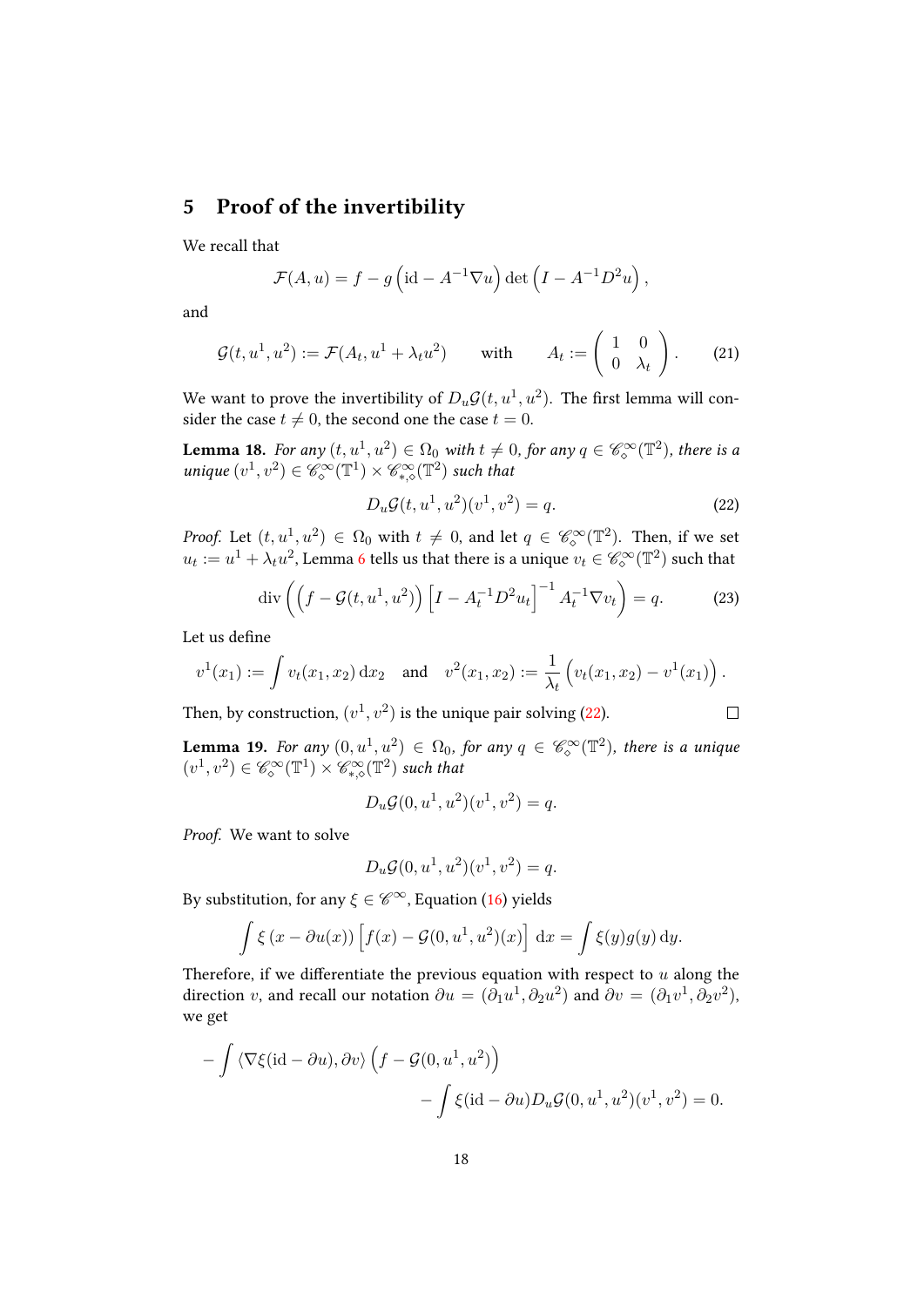Since  $\nabla[\xi \circ (\text{id} - \partial u)] = [I - D\partial u]^{\text{T}} \nabla \xi (\text{id} - \partial u)$ , we have

$$
\langle \nabla \xi(\mathrm{id} - \partial u), \partial v \rangle = \langle \nabla[\xi \circ (\mathrm{id} - \partial u)], [I - D\partial u]^{-1} \partial v \rangle
$$

and this yields

$$
D_u \mathcal{G}(0, u^1, u^2)(v^1, v^2) = \text{div}\left(\left(f - \mathcal{G}(0, u^1, u^2)\right)[I - D\partial u]^{-1} \partial v\right).
$$

Notice then that

$$
\left(f - \mathcal{G}(0, u^1, u^2)\right) \left[I - D\partial u\right]^{-1} = g\left(\mathrm{id} - \partial u\right) \left(\begin{array}{cc} 1 - \partial_{2,2}u^2 & 0\\ \partial_{1,2}u^2 & 1 - \partial_{1,1}u^1 \end{array}\right),
$$

thus,

$$
D_u \mathcal{G}(0, u^1, u^2)(v^1, v^2)
$$
  
=  $\partial_1 \left[ g(x - \partial u(x)) \left( 1 - \partial_{2,2} u^2(x) \right) \partial_1 v^1(x_1) \right] + \partial_2 \left[ \dots \right].$ 

Therefore, if  $D_u {\cal G}(0, u^1, u^2)(v^1, v^2) = q,$  integrating with respect to  $x_2$  yields

<span id="page-18-0"></span>
$$
\int \partial_1 \left[ g\left(x - \partial u(x)\right) \left(1 - \partial_{2,2} u^2(x)\right) \partial_1 v^1(x_1) \right] dx_2 = \int q(x) dx_2,
$$

that is to say

$$
\partial_1 \left[ \left\{ \int g \left( x - \partial u(x) \right) \left( 1 - \partial_{2,2} u^2(x) \right) \, \mathrm{d}x_2 \right\} \partial_1 v^1(x_1) \right] = \int q(x) \, \mathrm{d}x_2. \tag{24}
$$

But there is a smooth map  $Q: \mathbb{T}^1 \to \mathbb{R}$  such that  $\partial_1 Q(x_1) = \int q(x_1,x_2) \,\mathrm{d}x_2,$ since  $\int q(x) dx = 0$ , and it is unique if we require  $Q(0) = 0$ . Thus, taking a primitive of [\(24\)](#page-18-0), there is a  $c \in \mathbb{R}$  such that:

$$
\underbrace{\left[\int g\left(x-\partial u(x)\right)\left(1-\partial_{2,2}u^2(x)\right)dx_2\right]}_{G(x_1)}\partial_1v^1(x_1)=Q(x_1)+c.
$$

Since  $G(x_1) > 0$ , we get

$$
\partial_1 v^1 = \frac{Q+c}{G},
$$

and this yields the unique possible value for  $c$  since the integral w.r.t.  $x_1$  of the right hand side must be zero. Combined with the condition  $\int v^1 dx_1 = 0$ , we thus have completely characterized  $v^1$ .

Now, let us do the same for  $v^2$ . We have to solve the equation

$$
\partial_2 \left[ g\left(\mathrm{id} - \partial u\right) \left(1 - \partial_{1,1} u^1\right) \partial_2 v^2 \right] \n= q - \partial_1 \left[ g\left(\mathrm{id} - \partial u\right) \left(1 - \partial_{2,2} u^2\right) \partial_1 v^1 \right] - \partial_2 \left[ g\left(\mathrm{id} - \partial u\right) \partial_{1,2} u^2 \partial_1 v^1 \right],
$$

and this is exactly the same kind of equation as [\(24\)](#page-18-0). If we fix  $x_1 \in \mathbb{T}^1$ , the same reasoning can be applied here, and thus we get  $v^2$ .  $\Box$ 

This ends the proof of the invertibility. All that is left to show is that we have some tame estimates.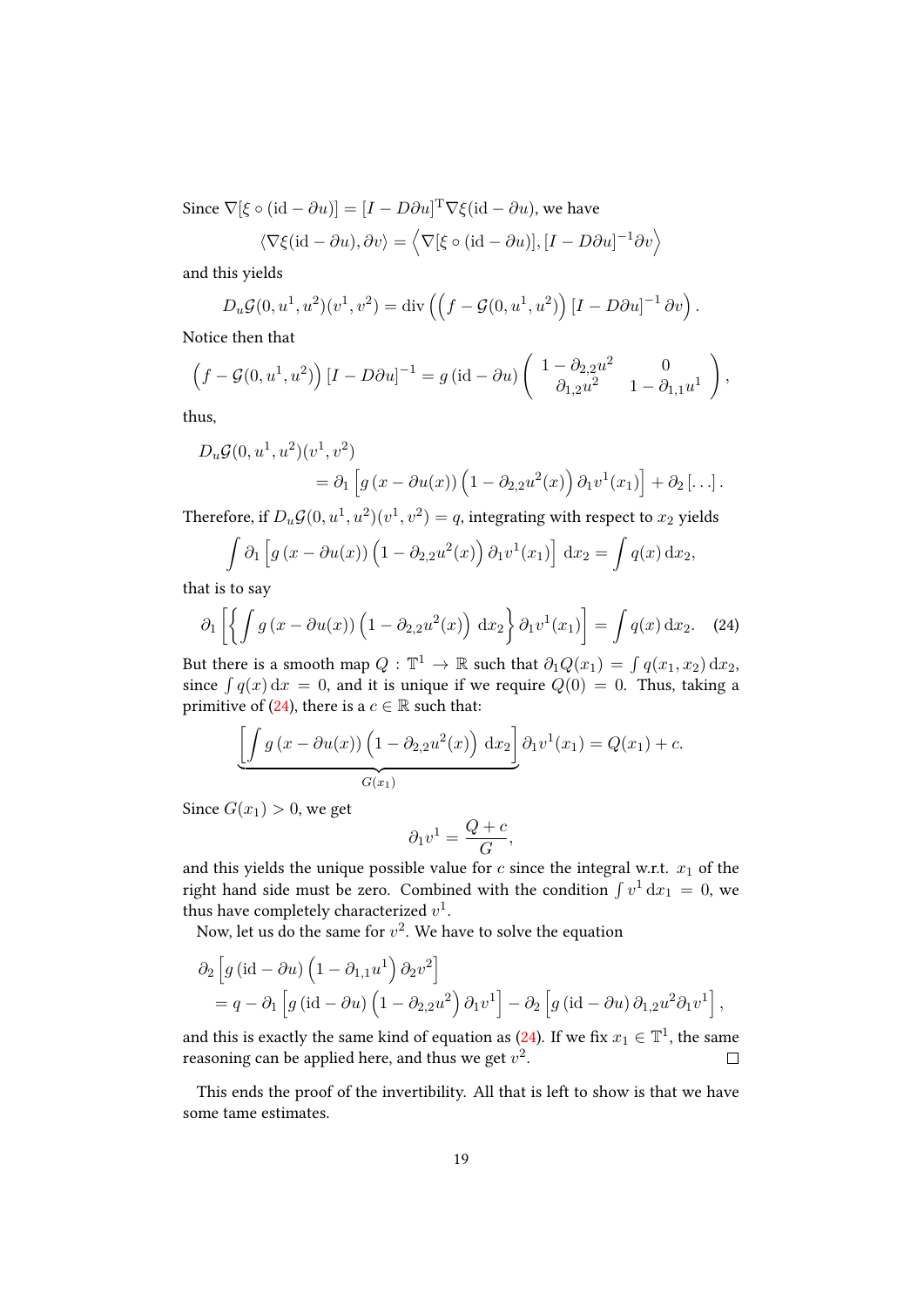# <span id="page-19-0"></span>6 Proof of the tame estimates

Our aim here is to show that, locally on  $(t, u^1, u^2) \in \Omega_0$  and  $q \in \mathscr{C}_{\diamond}^{\infty}(\mathbb{T}^2)$ , for any  $n \in \mathbb{N}$ , there is a constant  $C_n > 0$  such that, if

<span id="page-19-2"></span><span id="page-19-1"></span>
$$
D_u \mathcal{G}(t, u^1, u^2)(v^1, v^2) = q \tag{25}
$$

for some  $(v^1, v^2) \in \mathscr{C}_{\diamond}^{\infty}(\mathbb{T}^1) \times \mathscr{C}_{*,\diamond}^{\infty}(\mathbb{T}^2)$ , then

$$
||v^1||_{H^{n+2}} + ||v^2||_{H^n} \leq C_n \left(1 + |t| + ||u^1||_{H^{n+3}} + ||u^2||_{H^{n+3}} + ||q||_{H^n}\right).
$$

In fact, we will prove something slightly stronger:

$$
||v^1||_{H^{n+2}} + ||\partial_2 v^2||_{H^n} \le C_n \left( ||u^1||_{\mathscr{C}^{n+3}} + ||u^2||_{\mathscr{C}^{n+3}} + ||q||_{H^n} \right).
$$
 (26)

Indeed, since  $\int v^2(x_1, x_2) dx_2 = 0$ , we have a Poincaré inequality, which implies  $\|v^2\|_{H^n}\leq c_n\|\partial_2v^2\|_{H^n}.$  Notice also that [\(26\)](#page-19-1) would by itself prove there is uniqueness.

We start with the case  $t\neq 0.$  As the bound for  $\|v^1\|_{H^{n+2}}$  simply follows from Lemma [6](#page-9-3) and an integration with respect to  $x_2$ , we just have to find a bound for  $\|\partial_2 v^2\|_{H^n}$ . Let us begin with  $\|\partial_2 v^2\|_{L^2}$ .

Lemma 20. Let  $M, \varepsilon > 0$ . There are  $C = C(M, \varepsilon)$  such that, if  $(t, u^1, u^2) \in \Omega_0$ and  $q \in \mathscr{C}_{\diamond}^{\infty}(\mathbb{T}^2)$  satisfy

<span id="page-19-4"></span>
$$
||q||_{L^{2}} + ||u^{1}||_{\mathscr{C}^{3}} + ||u^{2}||_{\mathscr{C}^{3}} \leq M,
$$
\n(27)

if  $(v^1, v^2) \in \mathscr{C}_{\diamond}^{\infty}(\mathbb{T}^1) \times \mathscr{C}_{\diamond}^{\infty}(\mathbb{T}^2)$  is a solution of [\(25\)](#page-19-2), then

<span id="page-19-3"></span>
$$
\|\partial_2 v^2\|_{L^2} \le C. \tag{28}
$$

*Proof.* We set  $u_t := u^1 + \lambda_t u^2$  and also  $v_t := v^1 + \lambda_t v^2$ . Then, by assumption,

$$
D_u \mathcal{F}(A_t, u_t) v_t = q.
$$

The property [\(18\)](#page-15-3) in the definition of  $\Omega_0$  ensures we an apply Lemma [6](#page-9-3) and get

$$
||v_t||_{H^2} \le C_{\varepsilon, N, 1} \{ ||q||_{L^2} + ||u_t||_{\mathscr{C}^3} \} \le C. \tag{29}
$$

We now set

$$
B_t := \left(f - \mathcal{G}(t, u^1, u^2)\right) \left[I - A_t^{-1}D^2u_t\right]^{-1} A_t^{-1}
$$

$$
= \frac{f - \mathcal{G}(t, u^1, u^2)}{\det(A_t - D^2u_t)} \left[\text{Co}\left(A_t - D^2u_t\right)\right]^\text{T}
$$

$$
= \frac{g(\text{id} - A_t^{-1}\nabla u_t)}{\det A_t} \left[\text{Co}\left(A_t - D^2u_t\right)\right]^\text{T}
$$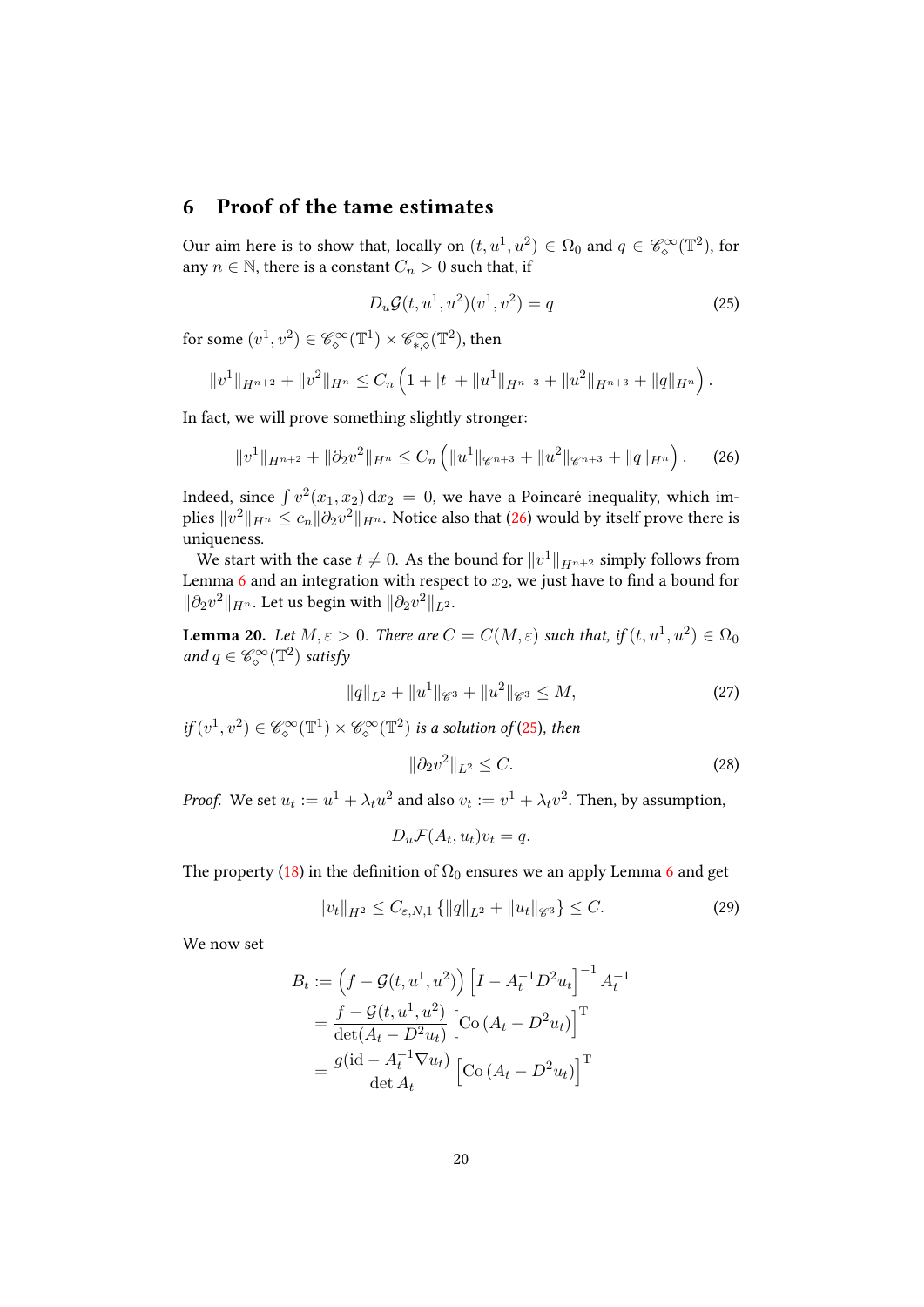so that, according to [\(21\)](#page-17-2) and Lemma [4,](#page-8-2) Equation [\(25\)](#page-19-2) becomes

$$
\operatorname{div}(B_t \nabla v_t) = q.
$$

Notice that  $\det A_t = \lambda_t$  and

$$
\text{Co}\left(A_t - D^2 u_t\right) = \begin{pmatrix} \lambda_t - \lambda_t \partial_{2,2} u^2 & \lambda_t \partial_{1,2} u_t^2 \\ \lambda_t \partial_{1,2} u_t^2 & 1 - \partial_{1,1} u_t^1 \end{pmatrix},
$$

therefore we can write

<span id="page-20-2"></span><span id="page-20-0"></span>
$$
B_t = U_t + V_t / \lambda_t \tag{30}
$$

with

$$
U_t := g(\text{id} - A_t^{-1} \nabla u_t) \begin{pmatrix} 1 - \partial_{2,2} u^2 & \partial_{1,2} u^2 \\ \partial_{1,2} u^2 & 0 \end{pmatrix}, \tag{31}
$$

$$
V_t := g(\text{id} - A_t^{-1} \nabla u_t) \begin{pmatrix} 0 & 0 \\ 0 & 1 - \partial_{1,1} u_t \end{pmatrix}.
$$
 (32)

Thus,

$$
q = \operatorname{div}(B_t \nabla v_t) = \operatorname{div}(U_t \nabla v_t) + \frac{1}{\lambda_t} \operatorname{div}(V_t \nabla v_t).
$$

As  $\partial_2 v^1 = 0$ , we have  $V_t \nabla v^1 = 0$ . Since  $v_t = v^1 + \lambda_t v^2$ , we get

$$
\operatorname{div}(U_t \nabla v_t) + \operatorname{div}(V_t \nabla v^2) = q,
$$

that is to say

<span id="page-20-1"></span>
$$
\partial_2 \left[ g(\mathrm{id} - A_t^{-1} \nabla u_t)(1 - \partial_{1,1} u_t) \partial_2 v^2 \right] = q - \mathrm{div}(U_t \nabla v_t). \tag{33}
$$

Since *g* >  $\delta$  for some  $\delta$ , and as [\(18\)](#page-15-3) in the definition of  $\Omega_0$  means  $1 - \partial_{1,1} u_t > \varepsilon$ , allowing the constant  $\mathcal C$  to change from line to line we get

$$
\|\partial_2 v^2\|_{L^2}^2 \le \frac{C}{\delta \varepsilon} \int g(\mathrm{id} - A^{-1} \nabla u_t)(1 - \partial_{1,1} u_t) |\partial_2 v^2|^2
$$
  
\n
$$
\le C \int [q - \mathrm{div}(U_t \nabla v_t)] v^2
$$
  
\n
$$
\le C (\|q\|_{L^2} + \|U_t \nabla v_t\|_{H^1}) \|v^2\|_{L^2}
$$

However, since  $\int v^2(x_1,x_2)\,\mathrm{d}x_2=0,$  we have  $\|v^2\|_{L^2}\leq C\|\partial_2v^2\|_{L^2}.$  Therefore,

$$
\|\partial_2 v^2\|_{L^2} \|v^2\|_{L^2} \leq C \|\partial_2 v^2\|_{L^2}^2 \leq C \left( \|q\|_{L^2} + \|U_t \nabla v_t\|_{H^1} \right) \|v^2\|_{L^2}.
$$

Thus, since  $\|U_t\|_{\mathscr{C}^1}\leq C(1+\|u^1\|_{\mathscr{C}^3}+\|u^2\|_{\mathscr{C}^3})\leq C$  as we can see from [\(31\)](#page-20-0),

$$
\|\partial_2 v^2\|_{L^2} \leq C \left\{ \|q\|_{L^2} + \|v_t\|_{H^2} \right\}.
$$

Then, using [\(29\)](#page-19-3), we get the result.

 $\Box$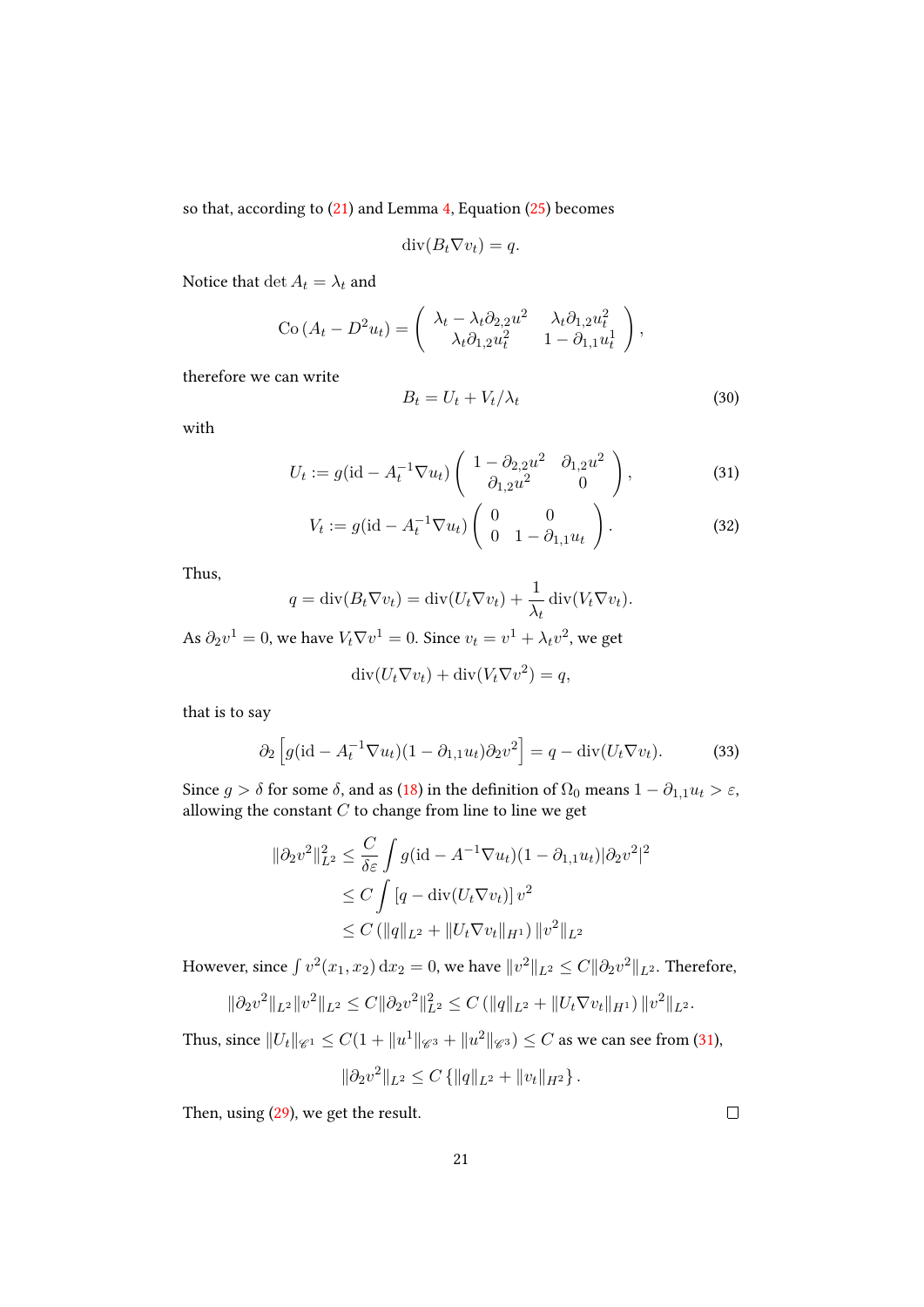We now proceed by induction to get an estimate for any order  $n \in \mathbb{N}$ .

<span id="page-21-1"></span>**Lemma 21.** Under the same assumptions than in the previous lemma, for any  $n \in$ N, there is a constant  $C_n = C_n(M, \varepsilon)$  such that

<span id="page-21-0"></span>
$$
\|\partial_2 v^2\|_{H^n} \le C_n \left( \|q\|_{H^n} + \|u^1\|_{\mathscr{C}^{n+3}} + \|u^2\|_{\mathscr{C}^{n+3}} \right). \tag{34}
$$

*Proof.* Let us assume [\(34\)](#page-21-0) has been proved for some  $n \in \mathbb{N}$ , and let us show it holds even for  $n + 1$ . Let  $\nu \in \mathbb{N}^2$  be such that  $|\nu| := \nu_1 + \nu_2 = n + 1$ . Recall [\(33\)](#page-20-1), that is to say

$$
\partial_2 \left[ g(\mathrm{id} - A^{-1} \nabla u_t)(1 - \partial_{1,1} u_t) \partial_2 v^2 \right] = q - \mathrm{div}(U_t \nabla v_t).
$$

We already know from Lemma [7](#page-11-0) that  $v_t = v^1 + \lambda_t v^2$  is smooth, therefore, if we apply *∂*, we get

$$
\partial_2 \left[ g(\mathrm{id} - A^{-1} \nabla u_t)(1 - \partial_{1,1} u_t) \partial_2 \partial_\nu v^2 \right]
$$
  
= 
$$
- \sum_{0 \le \alpha < \nu} {\nu \choose \alpha} \partial_2 \left[ \partial_{\nu - \alpha} \left\{ g(\mathrm{id} - A^{-1} \nabla u_t)(1 - \partial_{1,1} u_t) \right\} \partial_2 \partial_\alpha v^2 \right]
$$

$$
+ \partial_\nu q - \partial_\nu \mathrm{div}(U_t \nabla v_t).
$$

On the other hand, since *g* >  $\delta$  and  $1 - \partial_{1,1} u_t$  >  $\varepsilon$ , we have

$$
\|\partial_2 \partial_\nu v^2\|_{L^2}^2 \le \frac{1}{\delta \varepsilon} \int g(\mathrm{id} - A^{-1} \nabla u_t)(1 - \partial_{1,1} u_t) |\partial_2 \partial_\nu v^2|^2
$$
  
 
$$
\le -\frac{1}{\delta \varepsilon} \int \partial_2 \left[ g(\mathrm{id} - A^{-1} \nabla u_t)(1 - \partial_{1,1} u_t) \partial_2 \partial_\nu v^2 \right] \partial_\nu v^2.
$$

Thus,

$$
\|\partial_2 \partial_\nu v^2\|_{L^2}^2
$$
  
\n
$$
\leq \sum_{0 \leq \alpha < \nu} \binom{\nu}{\alpha} \int \left[ \partial_{\nu-\alpha} \left\{ g(\mathrm{id} - A^{-1} \nabla u_t)(1 - \partial_{1,1} u_t) \right\} \partial_2 \partial_\alpha v^2 \right] \partial_2 \partial_\nu v^2
$$
  
\n
$$
- \frac{1}{\delta \varepsilon} \int \left[ \partial_\nu q - \partial_\nu \mathrm{div}(U_t \nabla v_t) \right] \partial_\nu v^2,
$$

and therefore

$$
\|\partial_2 \partial_\nu v^2\|_{L^2}^2
$$
  
\n
$$
\leq \sum_{0 \leq \alpha < \nu} C \left\|\partial_{\nu-\alpha} \left\{ g(\mathrm{id} - A^{-1} \nabla u_t)(1 - \partial_{1,1} u_t) \right\} \partial_2 \partial_\alpha v^2 \right\|_{L^2} \left\|\partial_2 \partial_\nu v^2 \right\|_{L^2} + C \left\|\partial_\nu q - \partial_\nu \mathrm{div}(U_t \nabla v_t) \right\|_{L^2} \left\|\partial_\nu v^2 \right\|_{L^2} .
$$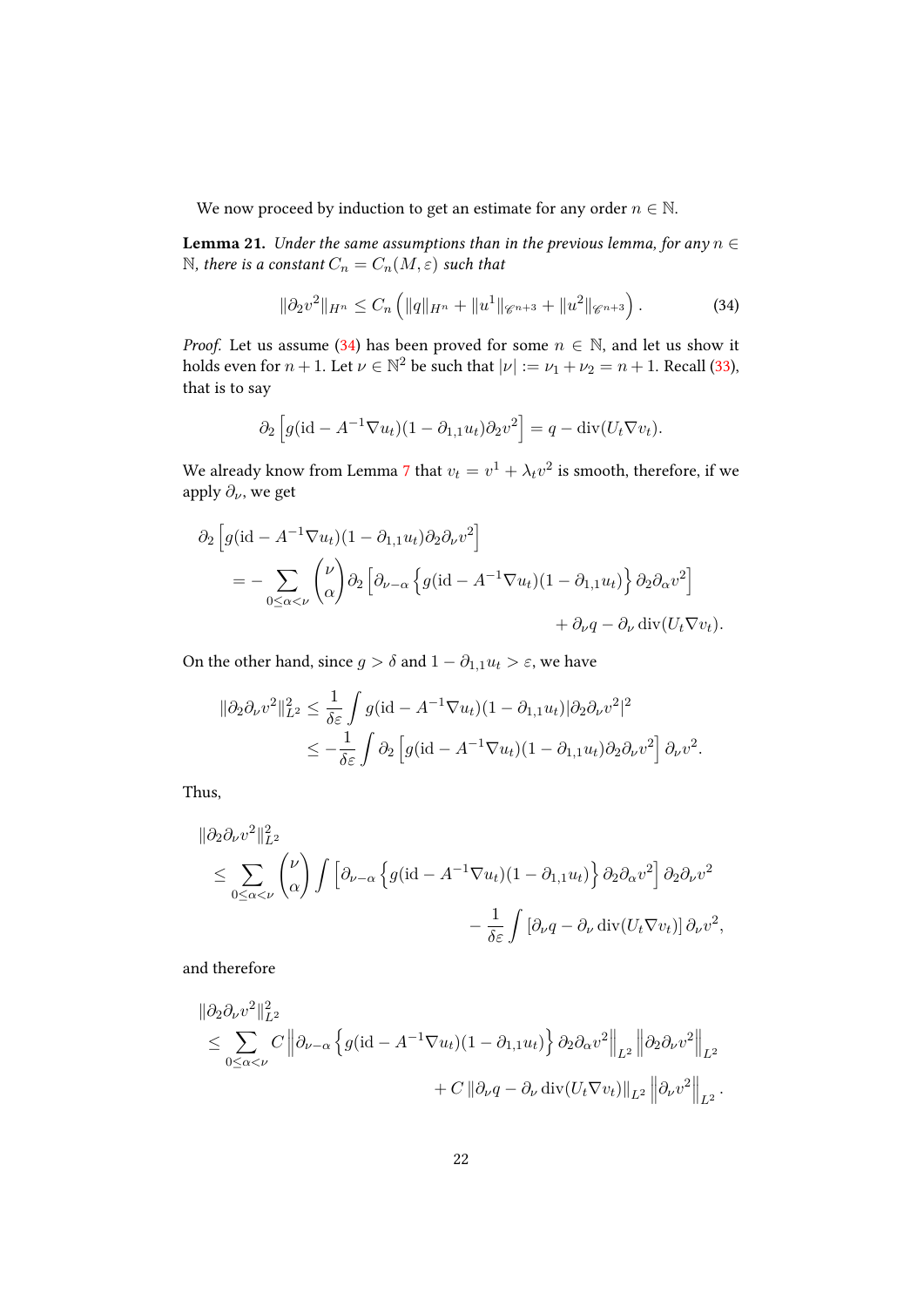As  $\|\partial_\nu v^2\|_{L^2}\leq c\|\partial_2\partial_\nu v^2\|_{L^2}$ , we get

<span id="page-22-0"></span>
$$
\|\partial_2 \partial_\nu v^2\|_{L^2} \le C \sum_{0 \le k \le n} \left\| g(\mathrm{id} - A^{-1} \nabla u_t)(1 - \partial_{1,1} u_t) \right\|_{\mathscr{C}^{n+1-k}} \left\| \partial_2 v^2 \right\|_{H^k} + C \left\{ \|q\|_{H^{n+1}} + \|U_t \nabla v_t\|_{H^{n+2}} \right\}.
$$
 (35)

On the one hand, we can use the same Landau–Kolmogorov inequalities as in the proof of Lemma [6,](#page-9-3) and use again the fact that  $a^{1-t}b^t \le (1-t)a + tb$ , to get, for  $0 \leq k \leq n$ , the following bound:

$$
\|g(\mathrm{id} - A^{-1} \nabla u_t)(1 - \partial_{1,1} u_t)\|_{\mathscr{C}^{n+1-k}} \|\partial_2 v^2\|_{H^k} \leq c_n \left( \left\| g(\mathrm{id} - A^{-1} \nabla u_t)(1 - \partial_{1,1} u_t) \right\|_{\mathscr{C}^{n+1}} \left\| \partial_2 v^2 \right\|_{L^2} + \left\| g(\mathrm{id} - A^{-1} \nabla u_t)(1 - \partial_{1,1} u_t) \right\|_{\mathscr{C}^1} \left\| \partial_2 v^2 \right\|_{H^n} \right).
$$

Recall we have assumed  $(34)$  holds true for n, therefore, using  $(27)$ , we get

$$
\|g(\mathrm{id} - A^{-1} \nabla u_t)(1 - \partial_{1,1} u_t)\|_{\mathscr{C}^{n+1-k}} \|\partial_2 v^2\|_{H^k}
$$
  
 
$$
\leq c_n \left(1 + \|q\|_{H^n} + \|u^1\|_{\mathscr{C}^{n+3}} + \|u^2\|_{\mathscr{C}^{n+3}}\right). \quad (36)
$$

On the other hand,

<span id="page-22-1"></span>
$$
||U_t \nabla v_t||_{H^{n+2}} = ||D^{n+1}(U_t \nabla v_t)||_{H^1}
$$
  
\n
$$
\leq C \{ ||U_t||_{\mathscr{C}^{n+2}} ||\nabla v_t||_{H^1} + ||U_t||_{\mathscr{C}^1} ||\nabla v_t||_{H^{n+2}} \},
$$

which, since  $\|u^1\|_{\mathscr{C}^3}+\|u^2\|_{\mathscr{C}^3}\leq M$ , implies

$$
||U_t \nabla v_t||_{H^{n+2}} \leq C \left\{ \left( 1 + ||u^1||_{\mathscr{C}^{n+4}} + ||u^2||_{\mathscr{C}^{n+4}} \right) ||v_t||_{H^2} + ||v_t||_{H^{n+2}} \right\}.
$$

Then, using Lemma [6](#page-9-3) we get

<span id="page-22-2"></span>
$$
||U_t \nabla v_t||_{H^{n+2}} \le c_n \left( ||q||_{H^n} + ||u^1||_{\mathscr{C}^{n+4}} + ||u^2||_{\mathscr{C}^{n+4}} \right).
$$
 (37)

Bringing together [\(35\)](#page-22-0), [\(36\)](#page-22-1), and [\(37\)](#page-22-2), we get the estimate we sought.  $\Box$ **Lemma 22.** The result of Lemma [21](#page-21-1) still stands for  $t = 0$ , with the same constants. *Proof.* Let  $(0, u^1, u^2) \in \Omega_0$  and  $q \in \mathscr{C}_{\diamond}^{\infty}(\mathbb{T}^2)$  such that

$$
||q||_{L^{2}} + ||u^{1}||_{\mathscr{C}^{3}} + ||u^{2}||_{\mathscr{C}^{3}} \leq M,
$$
\n(38)

Then, since  $(s, u^1, u^2) \in \Omega_0$  for  $s$  small enough, we can proceed by approximation. Indeed, if  $(v_s^1, v_s^2)$  is the solution to

$$
D_u \mathcal{G}(s, u^1, u^2)(v_s^1, v_s^2) = q,
$$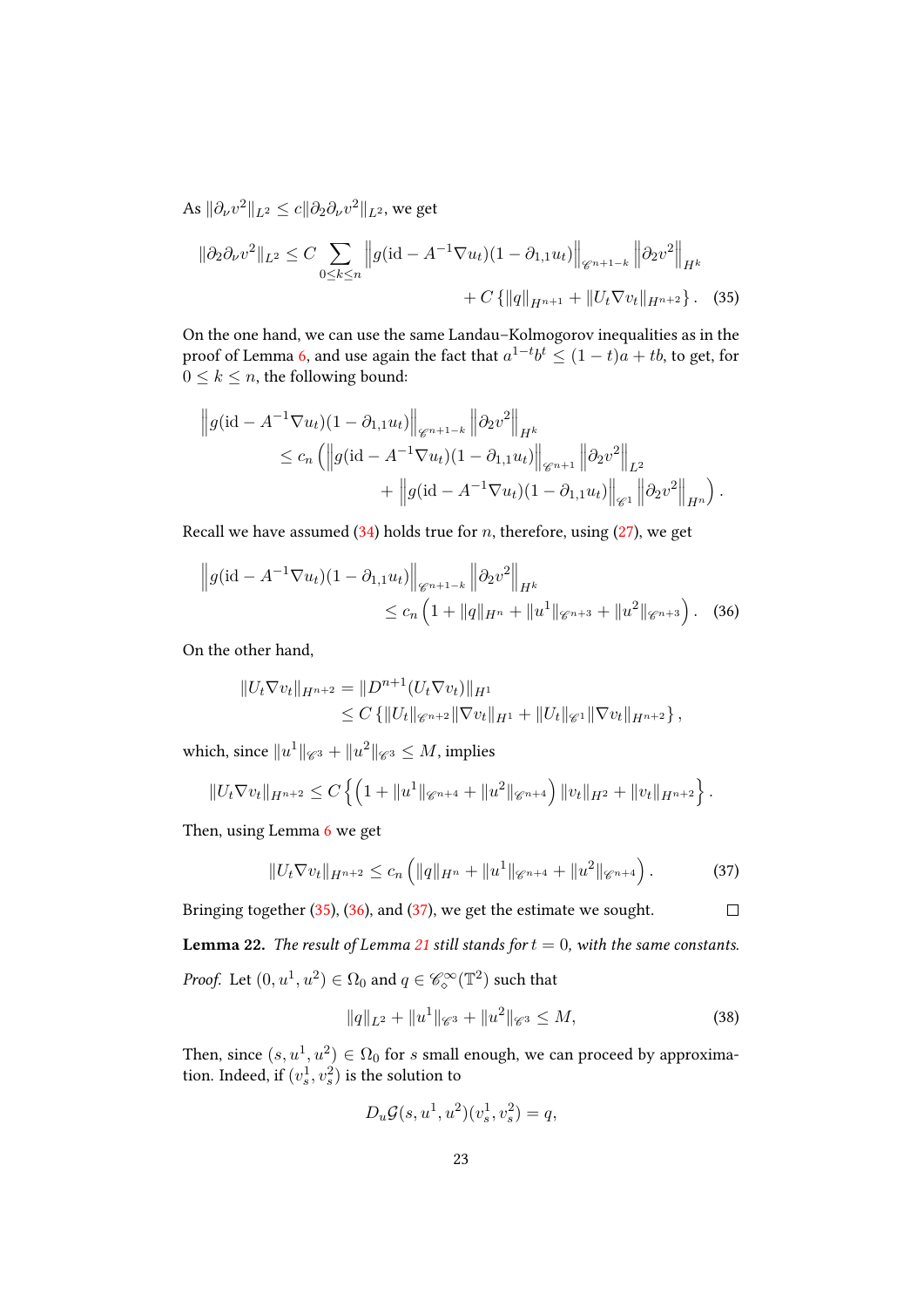where  $u^1, u^2, q$  have been all fixed, then all the  $H^n$  norms of  $v^1_s, v^2_s$  are bounded according to Lemma [21.](#page-21-1) Up to an extraction, there is convergence, which by compact embedding is as strong as we want. But the convergence can only be towards the solution of

$$
D_u\mathcal{G}(0, u^1, u^2)(v^1, v^2) = q,
$$

hence estimate [\(34\)](#page-21-0) is still valid for the limit.

 $\Box$ 

This proves the existence of tame estimates, at least in dimension 2. Let us now see what changes in higher dimension.

# 7 Higher dimension

The difficulty in extending those results in higher dimension only comes from the technical nature of Sections [5](#page-17-0) and [6.](#page-19-0) We need a decomposition, not only of the potential, but also of the field matrix  $B$ , extending [\(30\)](#page-20-2). The existence of such a decomposition is the only new difficulty.

#### Setting and notations

We consider  $\lambda_1, \ldots, \lambda_{N-1} : \mathbb{R} \to [0, +\infty)$ , assumed to be smooth and such that  $\lambda_k = 0$  if and only if  $t = 0$ . We then define  $A_t$  by

$$
A_t := \begin{pmatrix} 1 & & & \\ & \lambda_1(t) & & \\ & & \lambda_1(t)\lambda_2(t) & \\ & & & \ddots \\ & & & & \Pi \lambda_i(t) \end{pmatrix}.
$$

The decomposition of the Kantorovich potential  $\psi_t$  becomes

$$
\psi_t(x_1,...,x_N) = \psi_t^1(x_1) + \lambda_1 \psi_t^2(x_1,x_2) + ... + \left(\prod_{i < N} \lambda_i\right) \psi_t^N(x_1,...,x_N).
$$

where  $\psi_t^k$  depends only on the  $k$  first variables  $x_1,\ldots,x_k$ , and is such that

$$
\forall x_1, \ldots, x_{k-1}, \qquad \int \psi_t^k(x_1, \ldots, x_{k-1}, y_k) \, \mathrm{d}y_k = 0.
$$

For convenience, we set

$$
\widehat{\psi}_t^k := \psi_t^k + \lambda_k \psi_t^{k+1} + \ldots + \left(\prod_{k \leq i < N} \lambda_i\right) \psi_t^N,
$$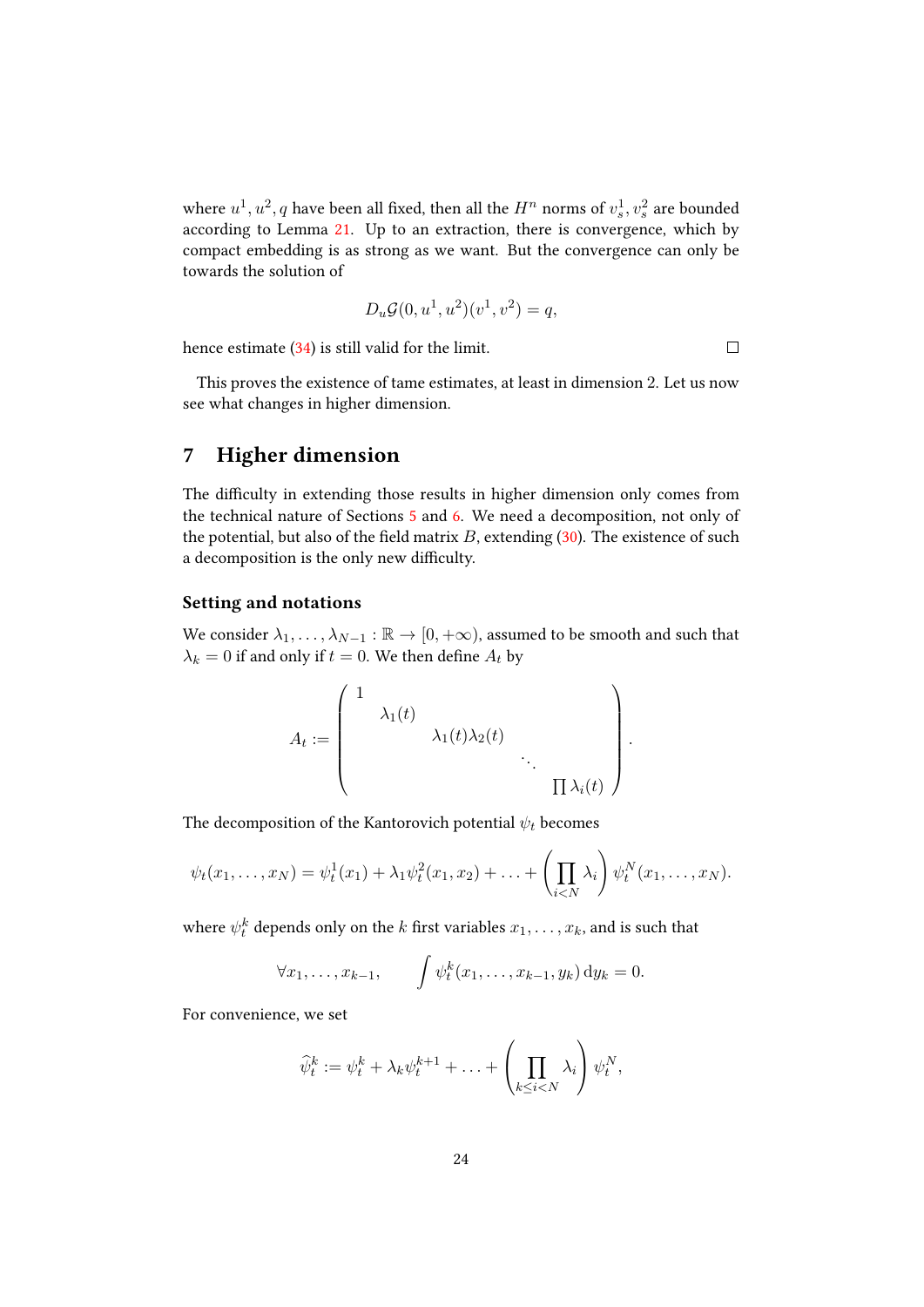so that we have

$$
\widehat{\psi}_t^1 := \psi_t, \qquad \widehat{\psi}_t^k = \psi_t^k + \lambda_k \widehat{\psi}_t^{k+1}, \qquad \widehat{\psi}_t^N = \psi_t^N,
$$

and

$$
\forall x_1, \ldots, x_{k-1}, \qquad \int \cdots \int \widehat{\psi}_t^k(x_1, \ldots, x_{k-1}, y_k, \ldots, y_N) \, \mathrm{d}y_k \ldots \, \mathrm{d}y_N = 0.
$$

For instance, if  $d = 3$ , we have

$$
\psi_t = \psi_t^1 + \lambda_1 \psi_t^2 + \lambda_1 \lambda_2 \psi_t^3 \quad \text{and} \quad \begin{cases} \widehat{\psi}_t^1 = \psi_t^1 + \lambda_1 \psi_t^2 + \lambda_1 \lambda_2 \psi_t^3 \\ \widehat{\psi}_t^2 = \psi_t^2 + \lambda_2 \psi_t^3 \\ \widehat{\psi}_t^3 = \psi_t^3. \end{cases}
$$

Let us denote by  $E$  the set of all  $(t,u^1,\ldots,u^N)\in \mathbb{R}\times\prod \mathscr{C}^\infty(\mathbb{T}^k)$  such that

$$
\forall k \in \{1, \ldots, N\}, \quad \int u^k \, \mathrm{d}x_k = 0.
$$

Then, if  $(t, u^1, \dots, u^N) \in E$ , we set

$$
\widehat{u}^N := u^N, \qquad \widehat{u}^k := u^k + \lambda_k \widehat{u}^{k+1}, \qquad u := \widehat{u}^1,
$$

and this is consistent with the previous notation. Notice that

$$
\nabla u = \begin{pmatrix} \partial_1 \hat{u}^1 \\ \lambda_1 \partial_2 \hat{u}^2 \\ \lambda_1 \lambda_2 \partial_3 \hat{u}^3 \\ \vdots \\ \Pi \lambda_k \partial_N \hat{u}^N \end{pmatrix} \quad \text{and} \quad A^{-1} \nabla u = \partial \hat{u} = \begin{pmatrix} \partial_1 \hat{u}^1 \\ \partial_2 \hat{u}^2 \\ \partial_3 \hat{u}^3 \\ \vdots \\ \partial_N \hat{u}^N \end{pmatrix},
$$

and thus,

<span id="page-24-0"></span>
$$
A^{-1}D^2u = D\partial\widehat{u} = \begin{pmatrix} \partial_{1,2}\widehat{u}^1 & 0 & \cdots & 0 \\ \partial_{1,2}\widehat{u}^2 & \partial_{2,2}\widehat{u}^2 & \ddots & \vdots \\ \vdots & \vdots & \ddots & 0 \\ \partial_{1,N}\widehat{u}^N & \partial_{2,N}\widehat{u}^N & \cdots & \partial_{N,N}\widehat{u}^N \end{pmatrix}.
$$
 (39)

We define  $\Omega$  as the open subset of  $E$  formed by the  $(t, u)$  such that:

- either  $t \neq 0$ , and then  $A_t D^2 u > 0$ ;
- or  $t = 0$ , and then  $1 \partial_{k,k} u^k > 0$  for all  $k$ .

As previously, we need only to work on a neighborhood  $\Omega_0$  of the Kantorovich potential  $(0,u_0^1,u_0^2),$  which we will define precisely later.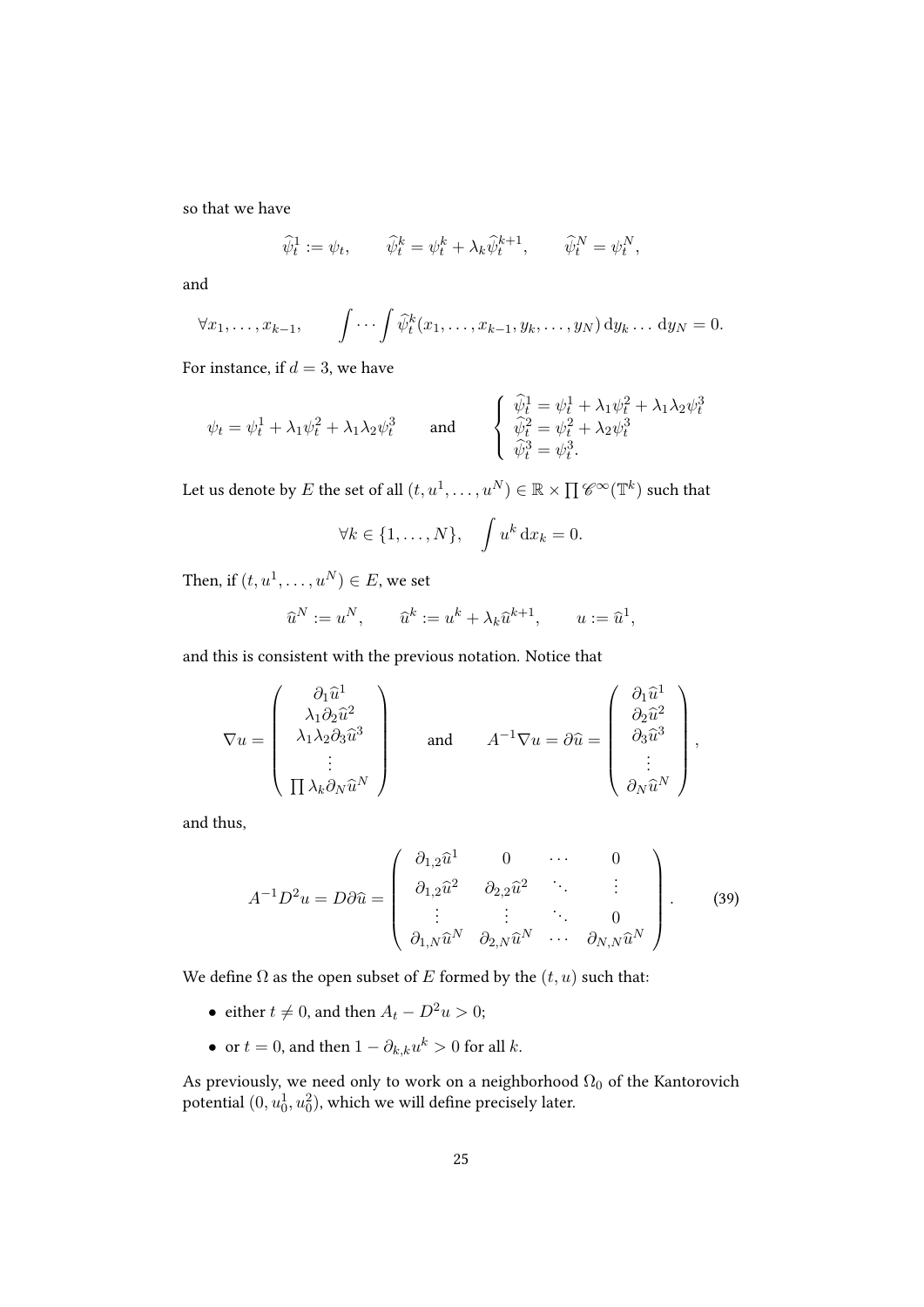#### Invertibility

We want to solve, for  $(0, u) \in \Omega_0$ , the equation  $D_u \mathcal{G}(0, u)v = q$ . Since for  $t > 0$ ,

$$
D_u \mathcal{G}(t, u)v = \text{div}\left( (f - \mathcal{G}(t, u)) \left[ I - A^{-1} D^2 u \right]^{-1} A^{-1} \nabla v \right),
$$

which, when replacing  $A^{-1}D^2u$  and  $A^{-1}\nabla v$  with  $D\partial \hat{u}$  and  $\partial \hat{v}$ , becomes

$$
D_u \mathcal{G}(t, u)v = \text{div}\left( (f - \mathcal{G}(t, u)) [I - D\partial \hat{u}]^{-1} \partial \hat{v} \right),
$$

and since, when  $t = 0$ , we have  $\hat{u}^k = u^k$  and  $\partial \hat{u} = \partial u$ , what we would like to solve is

$$
q = D_u \mathcal{G}(0, u)v = \text{div}\left( (f - \mathcal{G}(0, u)) [I - D\partial u]^{-1} \partial v \right).
$$

The trick is to integrate with respect to  $x_{k+1}, \ldots, x_N$  to get an equation on  $v^1, \ldots, v^k$ . If  $v^1, \ldots, v^{k-1}$  have already been found,  $[I - D\partial u]^{-1}$  being lower triangular thanks to [\(39\)](#page-24-0), the resulting equation on  $v^k$  is of the same kind as the one we have dealt with in Section [5.](#page-17-0) The same reasoning can thus be applied.

#### Tame estimate

As in the 2-dimensional case, we need only to find a tame estimate when  $t\neq 0$ for the solution  $(v^1, \ldots, v^N)$  of

$$
q = \text{div}(B\nabla v)
$$
 with  $B := \frac{g(\text{id} - A^{-1}\nabla u)}{\text{det }A} \left[ \text{Co } (A - D^2 u) \right]^{\text{T}}$ .

First, notice that by integrating with respect to  $x_N$ , we are reduced to the  $N-1$ dimensional case. Therefore, we can proceed by induction on  $N.$ 

So let us assume we already have a tame estimate for  $v^1,\ldots,v^{N-1}.$  To get an estimate for  $v^N = \hat{v}^N$ , we will find one for each  $\hat{v}^k$ , this time by induction on k. Since  $\hat{v}^1 = v$  satisfies a nice strictly elliptic equation, and thus comes with a toward with the strictly electronic for  $\hat{\mathbb{S}}^k$  if we have not for  $\hat{\mathbb{S}}^k$ tame estimate, we need only to show how to get one for  $\widehat{v}^k$  if we have one for  $\widehat{v}^1, \ldots, \widehat{v}^{k-1}.$ 

The key lies in the following decomposition of the matrix  $B$ : for any  $k$ ,

$$
B=B^1+\frac{1}{\lambda_1}B^2+\frac{1}{\lambda_1\lambda_2}B^3+\ldots+\frac{1}{\lambda_1\cdots\lambda_{k-2}}B^{k-1}+\frac{1}{\lambda_1\cdots\lambda_{k-1}}\widehat{B}^k,
$$

where the coefficients  $(b^i_{\alpha,\beta})$  of  $B^i$  are zero except when  $\min(\alpha,\beta) = i$ , and where the coefficients  $(\widehat{b}^k_{\alpha,\beta})$  of  $\widehat{B}^k$  are zero except for  $\min(\alpha,\beta)\geq k$  :

$$
B^i=\left(\begin{array}{cccc}b^i_{i,i}&\cdots&b^i_{i,N}\\ \vdots&&\\ b^i_{N,i}&\end{array}\right),\qquad \widehat{B}^k=\left(\begin{array}{cccc} \widehat{b}^k_{k,k}&\cdots&\widehat{b}^k_{k,N}\\ \vdots&\cdots&\vdots\\ \widehat{b}^k_{N,k}&\cdots&\widehat{b}^k_{N,N}\end{array}\right),
$$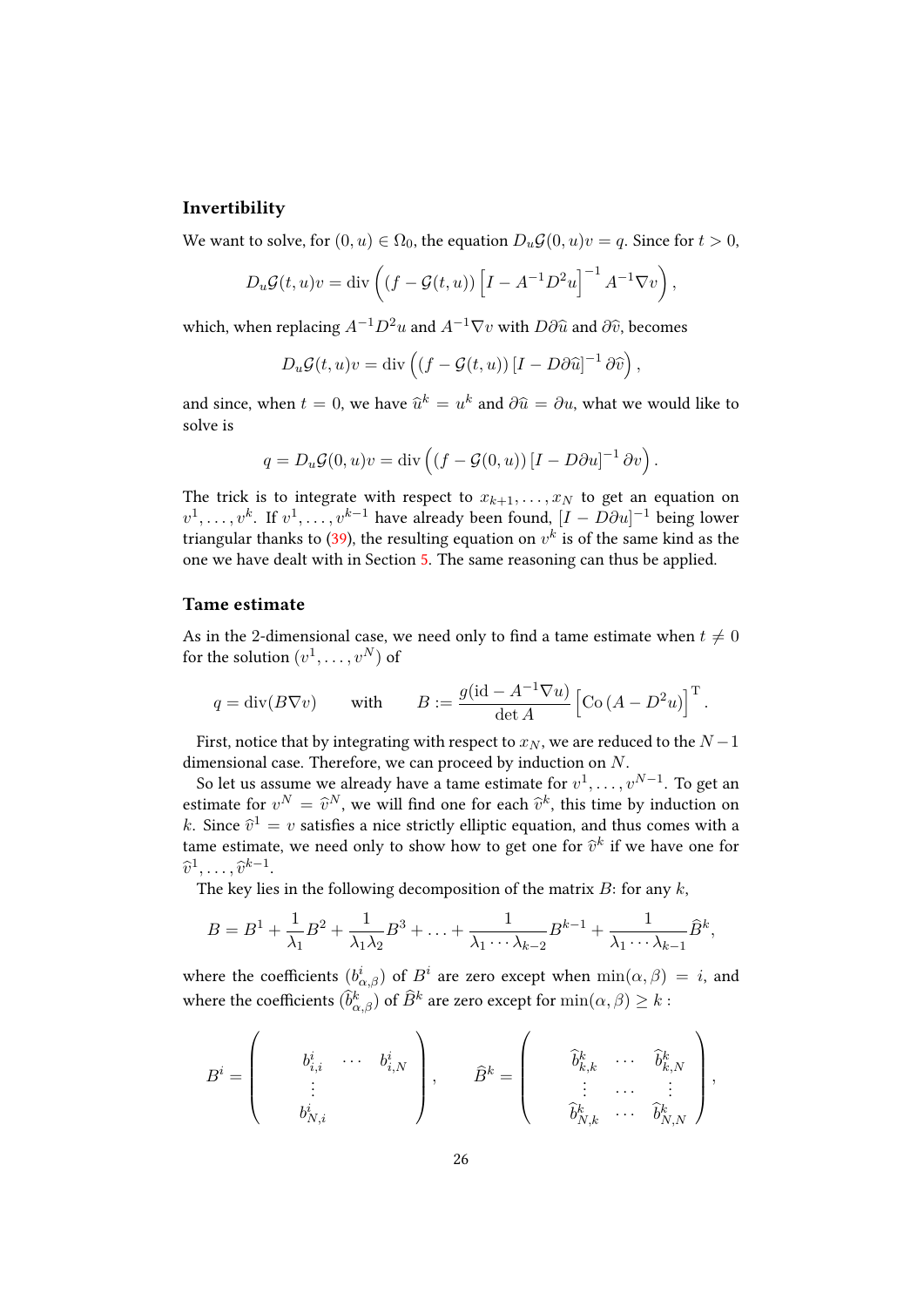the point being that all the coefficients  $b^i_{\alpha,\beta}, \widehat{b}^k_{\alpha,\beta}$  can be bounded in  $\mathscr{C}^n$  by the norms of the  $u^i$  in  $\mathscr{C}^{n+2}$  uniformly in  $t$ , at least for small  $t$ . Indeed, if such a decomposition exists, since

$$
v = v1 + \lambda_1 v2 + \ldots + \lambda_1 \cdots \lambda_{i-2} v^{i-1} + \lambda_1 \cdots \lambda_{i-1} \widehat{v}^i,
$$

with  $\partial_i v^j = 0$  if  $i > j$ , which implies  $\partial_i v = \lambda_1 \cdots \lambda_{i-1} \partial_i \widehat{v}^i$ , we have

$$
\operatorname{div}(B\nabla v) = \left[\sum_{i < k} \frac{1}{\lambda_1 \cdots \lambda_{i-1}} \operatorname{div}(B^i \nabla v)\right] + \frac{1}{\lambda_1 \cdots \lambda_{k-1}} \operatorname{div}(\widehat{B}^k \nabla v),
$$

and thus

<span id="page-26-0"></span>
$$
\operatorname{div}(B\nabla v) = \left[\sum_{i < k} \operatorname{div}(B^i \nabla \hat{v}^i)\right] + \operatorname{div}(\hat{B}^k \nabla \hat{v}^k). \tag{40}
$$

On the one hand, the matrix  $\widehat{B}^k$  is symmetric and non-negative, and we define  $\Omega_0$  such that

$$
\forall \xi \in \mathbb{R}^N, \quad \varepsilon \left( \sum_{i \geq k} |\xi_i|^2 \right) \leq \langle \widehat{B}^k \xi, \xi \rangle.
$$

On the other hand, since

$$
\forall x_1, \ldots, x_{k-1}, \quad \int \cdots \int \widehat{v}^k(x_1, \ldots, x_N) \, dx_k \ldots \, dx_N = 0,
$$

we have a Poincaré inequality:

$$
\left\|\widehat{v}^k\right\|_{L^2}^2 \leq C \sum_{i\geq k} \left\|\partial_i \widehat{v}^k\right\|_{L^2}^2.
$$

Therefore,

$$
\left\|\widehat v^k\right\|_{L^2}^2\leq \frac{C}{\varepsilon}\int \langle \widehat{B}^k\nabla \widehat v^k,\nabla \widehat v^k\rangle\leq \frac{C}{\varepsilon}\left\|{\rm div}(\widehat{B}^k\nabla \widehat v^k)\right\|_{L^2}\left\|\widehat v^k\right\|_{L^2},
$$

and this shows how we can deduce a  $L^2$  estimate for  $\hat{v}^k$  from [\(40\)](#page-26-0) and a series of estimates for  $\hat{v}^i$ ,  $i < k$ . Estimates for the norms  $H^n$ ,  $n > 0$ , easily follow, by the same reasoning as in Section [6.](#page-19-0)

Thus, all we need is the decomposition

$$
B=B1+\frac{1}{\lambda_1}B2+\frac{1}{\lambda_1\lambda_2}B3+\ldots+\frac{1}{\lambda_1\cdots\lambda_{N-1}}BN,
$$

with

$$
B^i=\left(\begin{array}{cccc} &b^i_{i,i}&\cdots&b^i_{i,N}\\ &\vdots&&\\ &b^i_{N,i}&\end{array}\right).
$$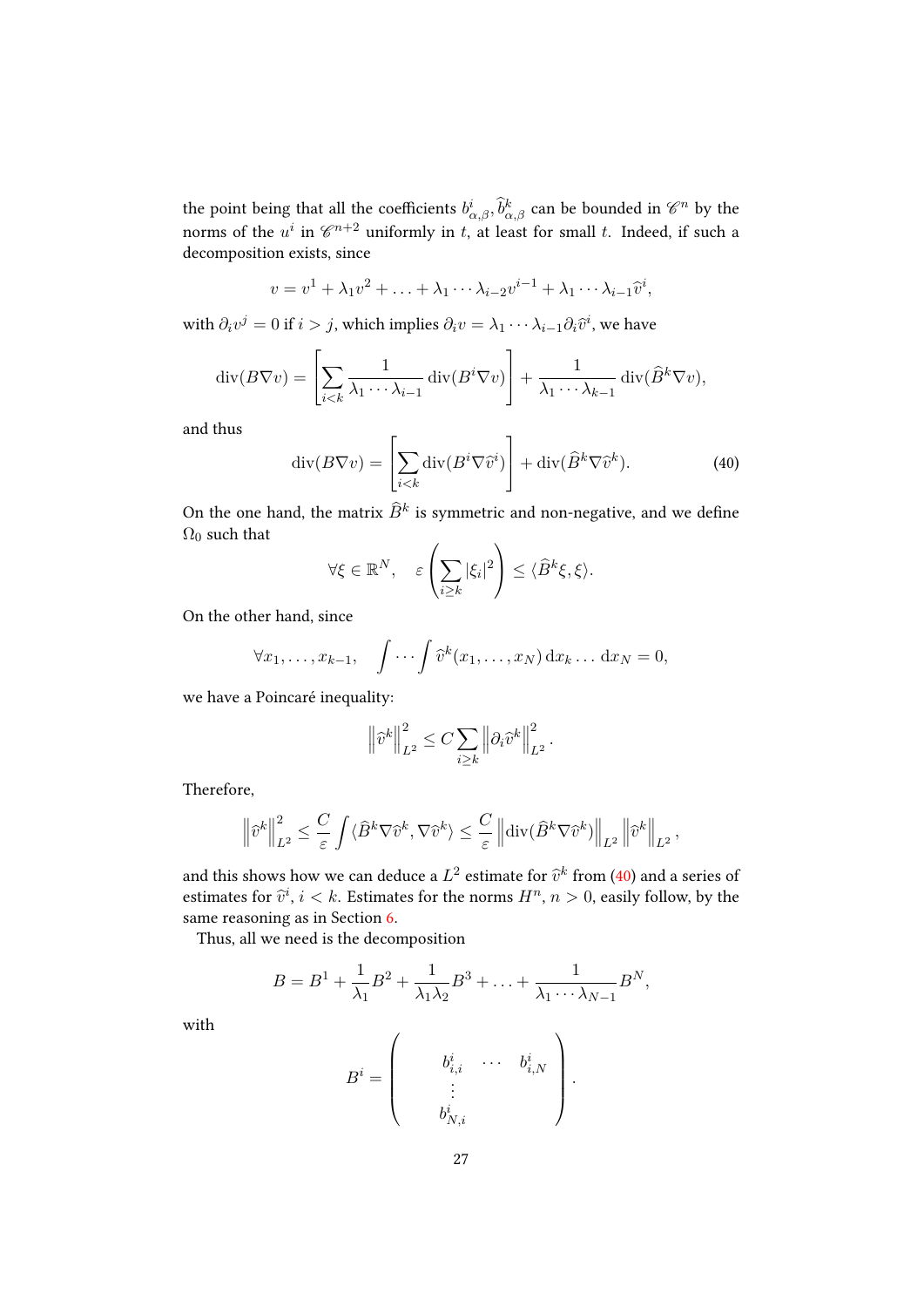Remember that

$$
B := \frac{g(\mathrm{id} - A^{-1} \nabla u)}{\det A} \left[ \mathrm{Co}\left( A - D^2 u \right) \right]^\mathrm{T},
$$

and det  $A = \lambda_1 (\lambda_1 \lambda_2) \cdots (\lambda_1 \cdots \lambda_{N-1})$ , therefore all we have to do is to show how in Co  $(A - D<sup>2</sup>u)$  we can gather the  $\lambda_k$  so as to get the decomposition we seek. Since  $\partial_{i,j} u = \lambda_1 \cdots \lambda_{\max(i,j)-1} \partial_{i,j} \widehat{u}^{\max(i,j)},$ 

$$
\begin{split} \left[\mathrm{Co}\left(A-D^{2}u\right)\right]_{i,j} &= \sum_{\substack{\sigma\in\mathfrak{S}_{n} \\ \sigma(i)=j}}\prod_{\substack{1\leq k\leq N \\ k\neq i}}(A-D^{2}u)_{k,\sigma(k)} \\ &= \sum_{\substack{\sigma\in\mathfrak{S}_{n} \\ \sigma(i)=j}}\prod_{\substack{1\leq k\leq N \\ k\neq i}}\lambda_{1}\cdots\lambda_{\max(k,\sigma(k))-1}\left(\delta_{k,\sigma(k)}-\partial_{k,\sigma(k)}\widehat{u}^{\max(k,\sigma(k))}\right). \end{split}
$$

Thus, if  $i \leq j$ , we set  $\omega_{\alpha,\beta} = \lambda_{\alpha} \cdots \lambda_{\max(\alpha,\beta)-1} \left( \delta_{\alpha,\beta} - \partial_{\alpha,\beta} \widehat{u}^{\max(\alpha,\beta)} \right)$ , and then we get

$$
\begin{split} \left[\mathrm{Co}\left(A-D^{2}u\right)\right]_{i,j} &= \sum_{\substack{\sigma \in \mathfrak{S}_{n} \\ \sigma(i)=j}} \varepsilon(\sigma) \prod_{\substack{1 \leq k \leq N \\ k \neq i}} \lambda_{1} \cdots \lambda_{k-1} \omega_{k,\sigma(k)} \\ &= \sum_{\substack{\sigma \in \mathfrak{S}_{n} \\ \sigma(i)=j}} \frac{\varepsilon(\sigma)}{\lambda_{1} \cdots \lambda_{i-1}} \left[\prod_{1 \leq k \leq N} \lambda_{1} \cdots \lambda_{k-1}\right] \left[\prod_{\substack{1 \leq k \leq N \\ k \neq i}} \omega_{k,\sigma(k)}\right], \end{split}
$$

that is to say,

$$
\left[\mathrm{Co}\left(A-D^2u\right)\right]_{i,j} = \frac{\det A}{\lambda_1 \cdots \lambda_{i-1}} \sum_{\substack{\sigma \in \mathfrak{S}_n \\ \sigma(i)=j}} \varepsilon(\sigma) \prod_{\substack{1 \leq k \leq N \\ k \neq i}} \omega_{k,\sigma(k)}.
$$

Since we have assume  $i \leq j$ , this is exactly what we wanted.

# References

- <span id="page-27-0"></span>[1] G. Monge, "Mémoire sur la théorie des déblais et des remblais", Histoire de l'Académie royale des sciences de Paris, pp. 666–704, 1784.
- <span id="page-27-1"></span>[2] L. KANTOROVICH, "On the translocation of masses", *Journal of Mathematical* Sciences, vol. 133, pp. 1381–1382, 2006. The original paper was published in Dokl. Akad. Nauk SSSR, vol. 37, no. 7–8, pp. 227–229, 1942.
- <span id="page-27-2"></span>[3] Y. Brenier, "Décomposition polaire et réarrangement monotone des champs de vecteurs", C. R. Acad. Sci. Paris Sér. I Math., vol. 305, no. 19, pp. 805–808, 1987.